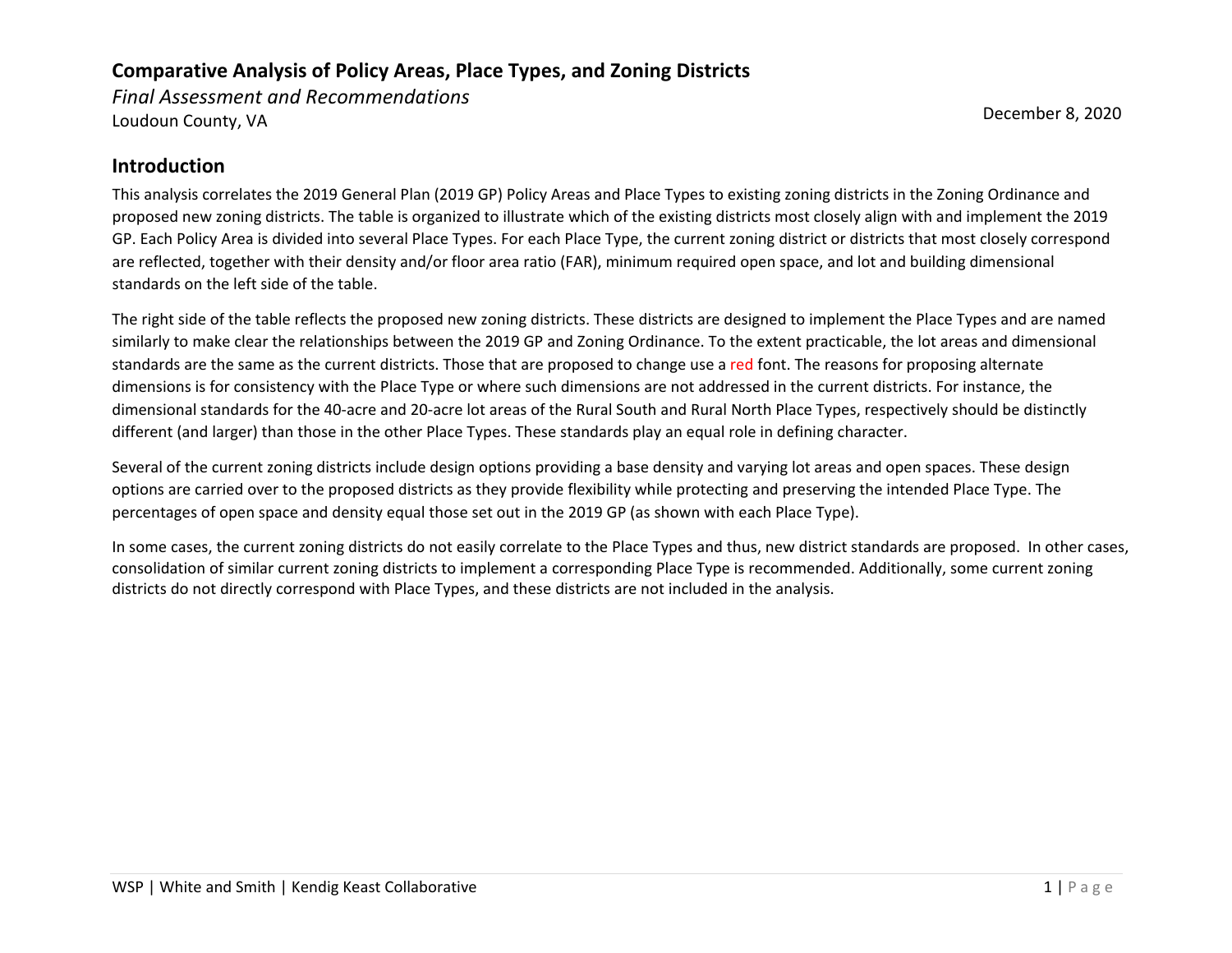*Final Assessment and Recommendations*  Loudoun County, VA December 8, 2020

### **Rural Policy Area (RPA)**

**Rural South**: The Agricultural Rural-2 (AR-2) Zoning District correlates to the Rural South Place Type. Hence, the proposed district is RS, Rural South. The base density, subordinate subdivision, and cluster subdivision options reflect the minimum lot sizes reflected in the current ordinance. The densities of the design options are within the range of the 2019 GP for this Place Type.

#### *Discussion of Alternative Development Standards*:

#### Base Density Option

- *Lot Cover*. The current lot coverage for residential and non-residential structures (excluding agricultural, horticultural, and animal husbandry structures not open to the public) is 10 percent (174,24 square feet (sf) and 25 percent (435,600 sf), respectively for a 40 acre lot. In a rural area, this seems out of scale, so it is proposed to reduce the coverage to two percent (34,848 sf) for residential and seven percent (121,968 sf) for non-residential rural economy structures. The non-residential structures may warrant rural design and performancestandards.
- *Lot Width*. The minimum lot width is 175 feet, which could result in a 175-foot by 9,956-foot lot. To facilitate a better lot width-todepth ratio and to manage access spacing, it is proposed to increase the minimum lot width for all new districts to at least 500 feet. A 40-acre tract does not warrant the same maximum length/width ratio as the principal/subordinate subdivision options, but it does warrant an increase in minimum width.
- *Setbacks*. In the current ordinance, the setbacks are the same for a 40-acre tract as they are for much smaller tracts and parcels. To embrace a rural character, at least larger front and side setbacks are warranted. An increase in the minimum rear setback is to protect the adjacent property.

#### Principal/Subordinate Subdivision Options

- *Setbacks*. The setbacks in the current ordinance apply to a minimum 80,000 sf lot. To keep setbacks relative to lot area, it is recommended to utilize percentages to establish the appropriate dimensions as the size increases. The proposed setbacks are built on the following:
	- − *Front*: 10 percent of lot depth
	- *Interior side*: 10 percent of lot width, no less than 10 feet
	- − *Corner side*: equal to the frontsetback
	- − *Rear*: 20 percent of lot depth
- *Open Space*. For the principal and subordinate subdivision options, no open space is required to achieve the one dwelling unit per 20 acre density. Use of the minimum 25-acre Rural Economy Lot complicates these calculations. Either the economy lot requirement may remain, or the open space ratios may be adjusted; however, the development option does not require minimum open space.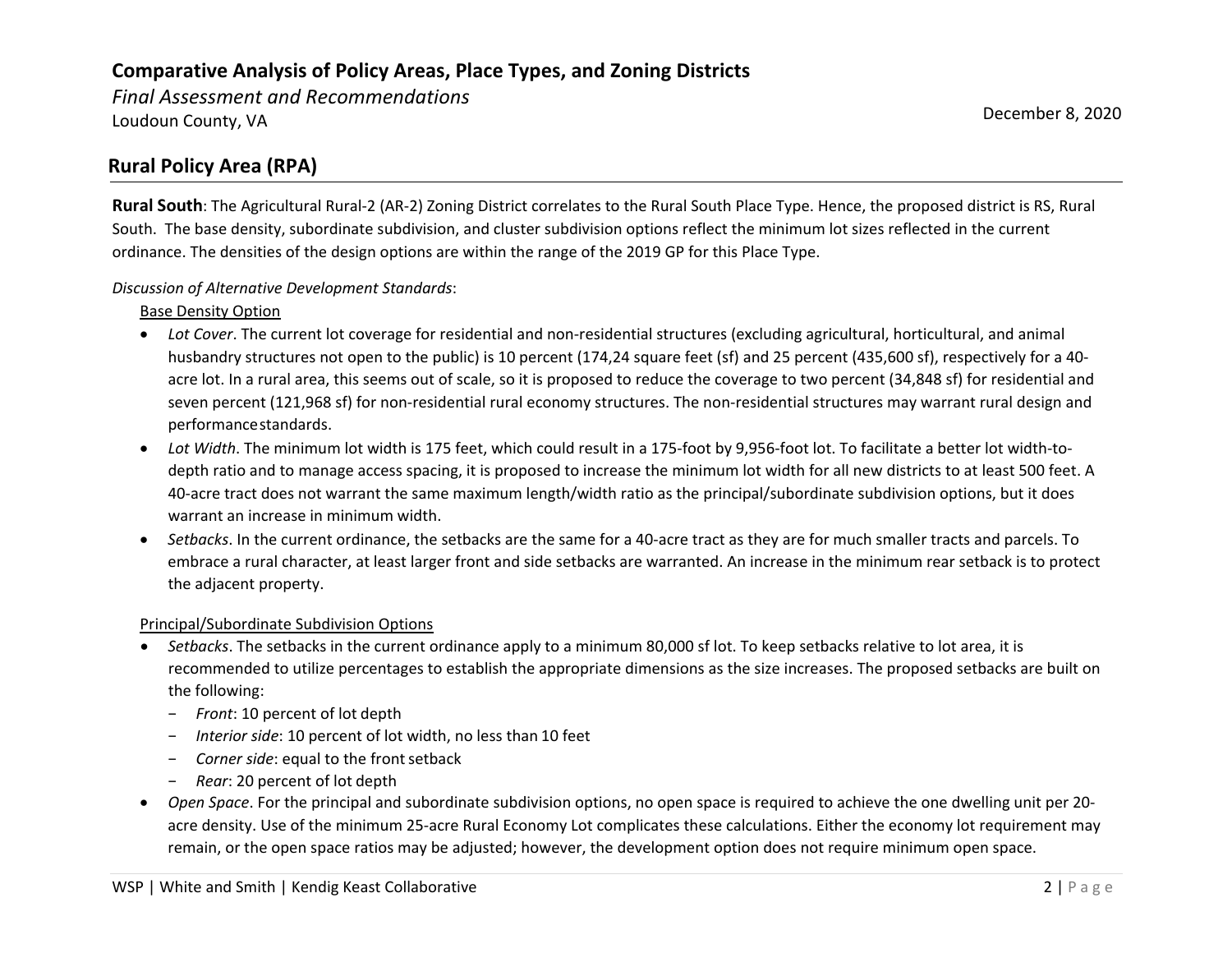#### *Final Assessment and Recommendations*

Loudoun County, VA December 8, 2020

#### Cluster Option

- *Lot Width*. The minimum lot width of a 20,000 to 40,000 sf lot necessitates a 125-foot lot width. Use of the 3:1 maximum length-to-width ratio manages the minimum lot width for any greater tract size.
- *Setbacks*. The setbacks in the current ordinance apply to minimum 20,000 to 40,000 sf lots. To keep setbacks relative to lot area, it is recommended to utilize percentages to establish the appropriate dimensions as the size increases. The proposed setbacks are built on the following:
	- − *Front*: 10 percent of lot depth
	- *Interior side*: 20 percent of lot width, no less than 15 feet
	- *Corner side*: equal to the front setback
	- − *Rear*: 20 percent of lot depth

**Rural North**: The Agricultural Rural-1 (AR-1) Zoning District correlates to the Rural North Place Type. Hence, the proposed district is RN, Rural North. The base density, subordinate subdivision, and cluster subdivision options reflect the minimum lot sizes reflected in the current ordinance. The densities of the design options are within the range of the 2019 GP for this Place Type.

#### Base Density Option

- *Lot Cover*. The current lot coverage for residential and non-residential structures (excluding agricultural, horticultural, and animal husbandry structures not open to the public) is 10 percent (87,120 sf) and 25 percent (217,800 sf), respectively for a 20-acre lot. In a rural area, these seem out of scale, so it is proposed to reduce the coverage to three percent (26,136 sf) for residential and 15 percent (130,680 sf) for non-residential rural economy structures. The non-residential structures may warrant rural design and performance standards.
- *Lot Width*. The minimum lot width is 175 feet, which could result in a 175 foot by 4,978-foot lot. To facilitate a better lot width-todepth ratio and to manage access spacing, it is proposed to increase the minimum lot width for all new districts to at least 300 feet. A 20-acre tract does not warrant the same maximum length/width ratio as the principal/subordinate subdivision options, but it does warrant an increase in minimum width.
- *Setbacks*. In the current ordinance, the setbacks are the same for a 20-acre tract as they are for much smaller tracts and parcels. To embrace a rural character, at least larger front and side setbacks are warranted. An increase in the minimum rear setback is to protect the adjacent property.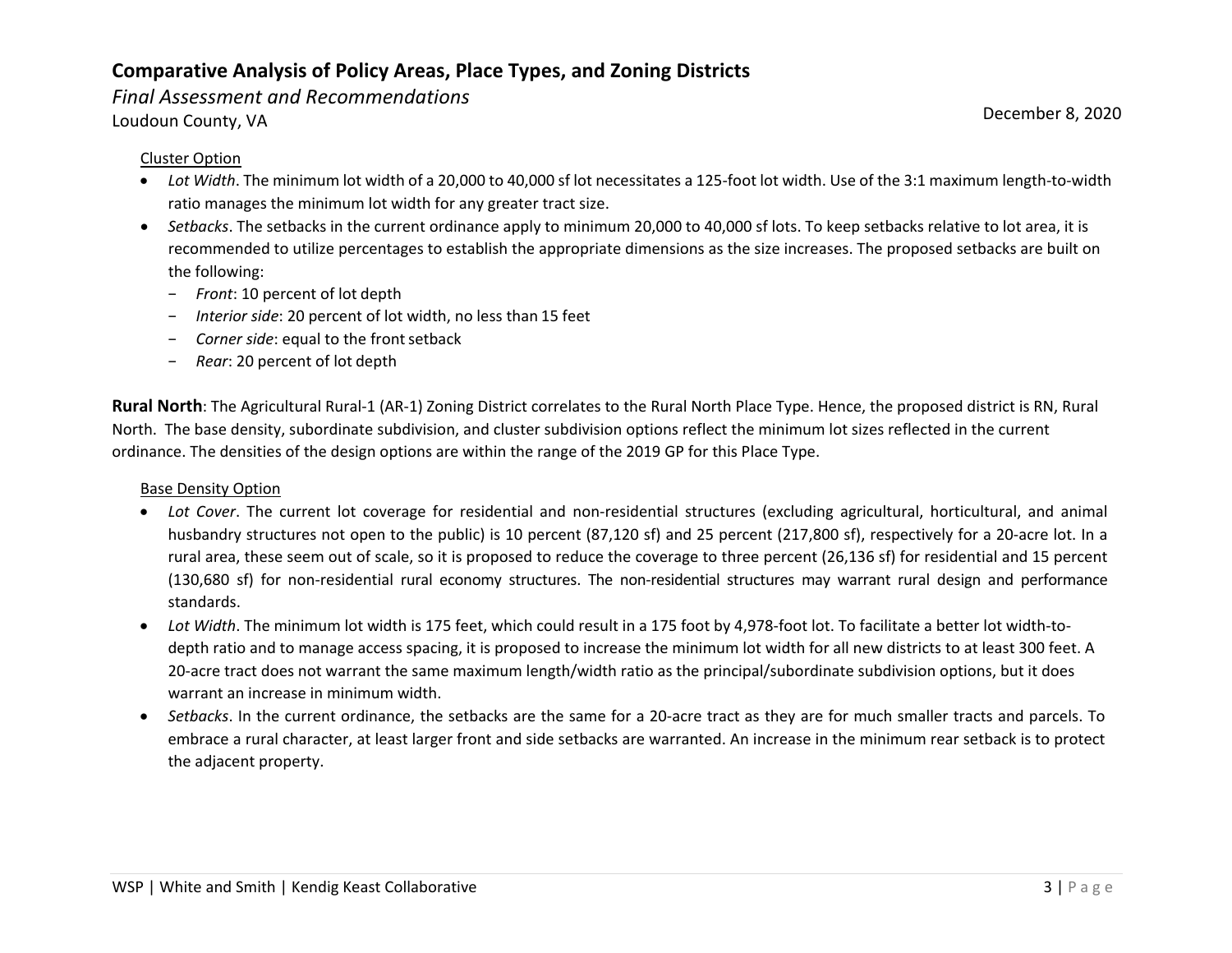#### *Final Assessment and Recommendations*

Loudoun County, VA December 8, 2020

#### Principal/Subordinate Subdivision Option

- *Setbacks*. The setbacks in the current ordinance are the same for much larger and smaller lots. Setbacks relative to larger and smaller lots are proposed as follows:
	- − *Front*: 10 percent of lot depth
	- − *Interior side*: 20 percent of lot width, no less than 12 feet
	- − *Corner side*: equal to the frontsetback
	- − *Rear*: 10 percent of lot depth
- *Open Space*. For the principal and subordinate subdivision option, a density of one dwelling unit per 10 acres can yield 80 percent open space. Use of the minimum 15-acre Rural Economy Lot complicates these calculations. If the economy lot requirement is to remain the open space ratio requires adjustment; however, the development option does not require minimum open space.

#### Cluster Subdivision Option

- *Lot Width*. The minimum lot width of a 20,000 to 40,000-sf lot necessitates a 125-foot lot width. Use of the 3:1 maximum length-to-width ratio manages the minimum lot width for any greater tract size.
- *Setbacks*. The setbacks in the current ordinance apply to minimum 20,000 to 40,000 sf lots. To keep setbacks relative to lot area, it is recommended to utilize percentages to establish the appropriate dimensions as the size increases. The proposed setbacks are built on the following:
	- − *Front*: 10 percent of lot depth
	- − *Interior side*: 20 percent of lot width, no less than 12 feet
	- − *Corner side*: equal to the frontsetback
	- − *Rear*: 10 percent of lot depth
- *Open Space*. The Rural North Place Type recommends 70 percent open space for clustered subdivisions. However, it is possible to achieve 90 percent open space at a density of one dwelling unit per five acres depending on utilities.

**Rural Historic Villages**: The Village Conservation Overlay District (VCOD) currently regulates a combination of the Rural Commercial (RC), Countryside Residential 1, 2, 3, and 4 (CR-1, CR-2, CR-3, and CR-4) Zoning Districts, as well as some AR-1 and Agricultural Residential (A-3). The current permitted residential density in the VCOD ranges from four dwelling units per acre in the RC district to approximately one dwelling unit per acre in the CR-1 district, A-3 and AR-1 notwithstanding. The VCOD and the Rural Historic Village Place Type boundaries are not coincident. The intent of the new ordinance would be to rectify Place Type boundaries and the VCOD and implement a new regulatory mechanism, such as a Village Conservation District, that would recognize and perpetuate historic development patterns of individual villages. Therefore, an amended version of the current RC district associated with the Rural Historic Village Place Type is intended to carry through to the new ordinance.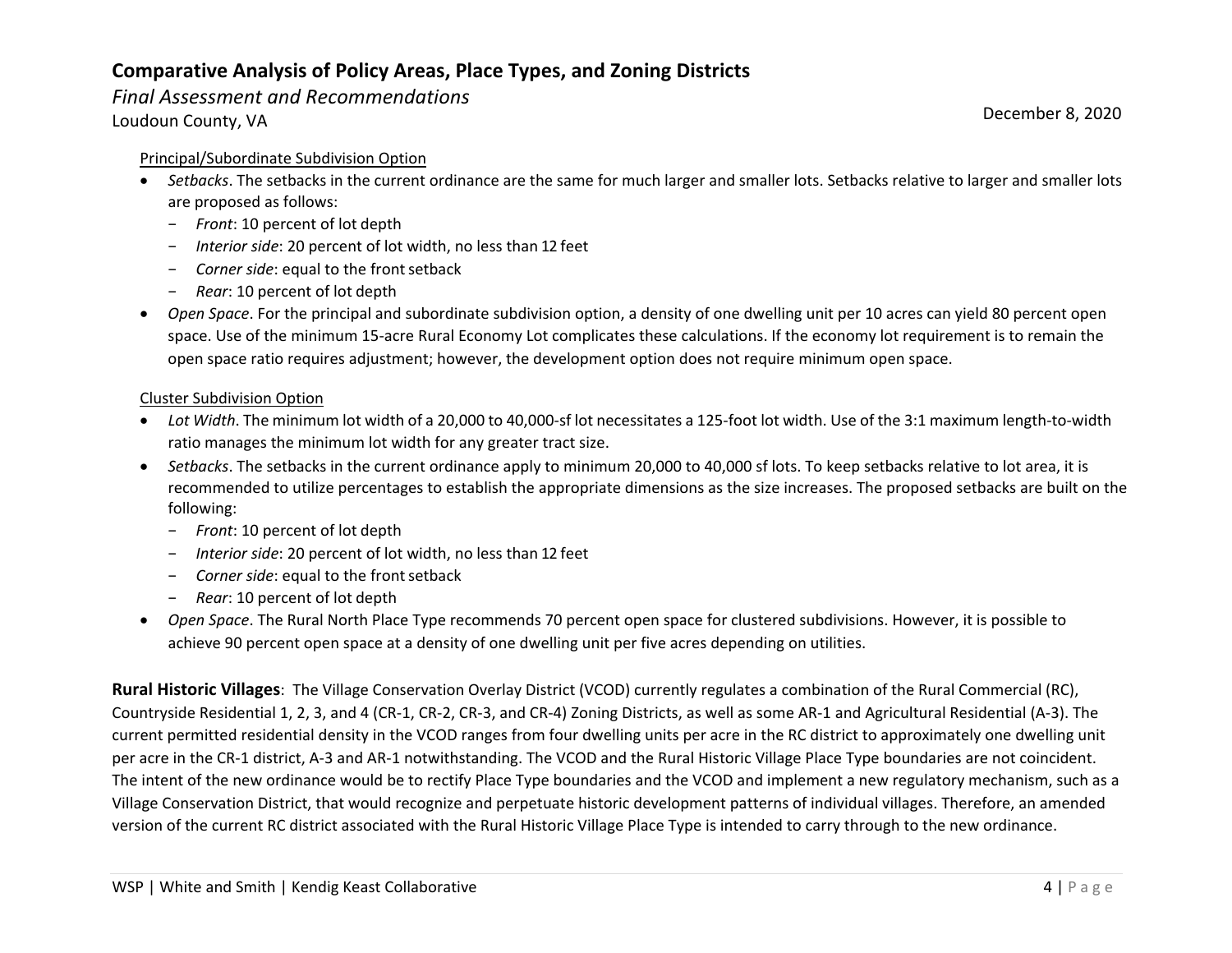*Final Assessment and Recommendations*  Loudoun County, VA December 8, 2020

The intent of the Rural Historic Village Place Type is to accommodate mixed use while protecting and preserving the existing character of each Village. The maximum residential density is anticipated to vary by individual village but is to be no more than four dwelling units per acre. Therefore, each Village warrants a zoning approach that allows for preservation of its individual character. Rather than retain the VCOD or create a series of overlay districts, the proposed approach for the Villages is to establish regulations that would, for example:

- Classify any lot and building that was established or constructed in conformance with the standards in place at the time is conforming (instead of nonconforming) except for any that may have been built without or in conflict with required permits (Based upon the lot area calculations established via County GIS analyses, a number of lots do not meet the minimum required lot area.);
- Establish certain criteria for mixed use development relative to both horizontal and vertical orientations, residential/nonresidential percentages, use and transition types, parking, and other designobjectives;
- Use average lot areas and widths based upon the minimums and maximums determined by the County through GIS analyses and varying by no more than some established percentage (51 percent) of the lots on the same block face or within an established distance (300 feet);
- Use prevailing interior side setbacks based upon the lots on either side of a subject lot and in no case less than the minimum of the zoning district or as established via County GIS analyses;
- Establish street-side setbacks as equal to the front yard setback of an abutting lot, as applicable, or two times the minimum interior side yard;
- Provide for by-right encroachment into the rear yard of "x" percent or to within "y" feet of the side and rear property lines to accommodate building additions (and reinvestment);
- Allow for a one-time exemption of "x" percentage of the lot coverage for construction of a building addition or accessory building;
- Limit the building floor area to no less or greater than buildings on abutting lots or lots within "x" feet by "y" percent;
- Require contextual building design elements such as building stories or height, roof type, porch or building entrance, building orientation, attached/detached garage, etc.; and
- Provide for administrative approval of these provisions subject to a demonstration ofcompliance.

The Rural Historic Village parcel analysis development by County Staff may be used to inform the calibration of development standards relevant to what now exists. This analysis reflects the applicable zoning districts and the minimum and maximum square footage of parcels within each district. In preserving the character of each Village, care must be taken to maintain harmony in lot patterns, areas and widths; the composition of buildings; and contextual dimensional characteristics.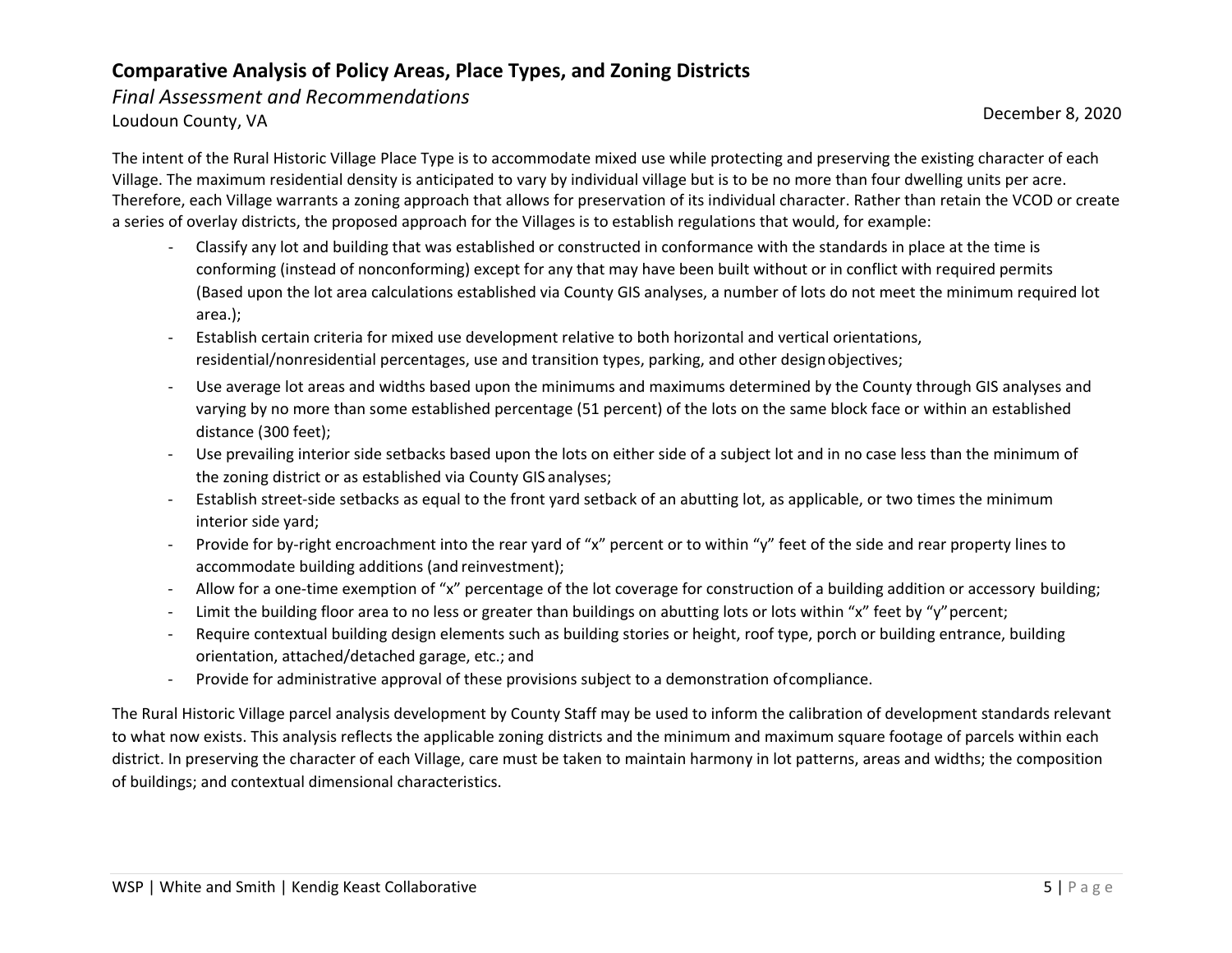*Final Assessment and Recommendations* 

idth (min) Cover Cover Front Side Rear Open Space<br>(max) Front Side Rear (min) Density/FAR Cover (max) Size (min) Width (min) L:W ratio (max) Front Side Rea (min) nsity/F (max) 40 ac. 175' 10% Res. / 25% Non-Res. 35' 25' 25' No Min 1/40 ac. 2% Res./ 7% Non-Res. 40 ac. 500' 50' 35' 50' No Min 1/40 ac. 80,000 sf. <br>35' <br>31' <br>31' <br>31'  $15\%$   $35' -$ <br> $100'$  $\begin{array}{|c|c|c|c|c|c|}\n 100' & 25' & 25' & \text{No Min} & 1/20 \text{ ac.} & & & & 15' & 15\% & 80,000 \text{ sf.} & & & & & 175' \\
\hline\n\end{array}$ (3:1)  $45' - 100'$ 100' 15' 45' No Min 1/20 ac. 20 ac. 35' 175' 10% Res. 25% Non-Res. 35' 25' 25' No Min 1/20 ac. 3% Res./ 15% No Res. 20 ac. 300' 45' 10' 45' No Min 1/20 ac. 80,000 sf.  $35'$   $175'$   $(3:1)$  $15\%$   $35' - 100'$  $\frac{35!}{100}$  25' 25' No Min 1/10 ac. 15% 80,000 sf.  $\frac{175}{(3:1)}$ (3:1) 45' -<br>100' 100' 15' 45' No Min 1/10 ac. 40,000 sf. 175' (5:1) (5:1) 15% 35' 9'/12' 50' No Min 20,000 sf.  $40'$  75' (5:1) (5:1) 25% 25' 9' 25' 49% *derived from calculations* 15,000 sf.  $60'$  (5:1)  $(5:1)$  25% 15' 9' 25' 61% *derived from calculations* 40,000 sf. 175' (5:1) (5:1) 15% 25' 9'/12' 50' No Min 20,000 sf.  $\begin{array}{|c|c|c|c|c|} \hline & & & & 75' \\ & & & & 40' & & (5:1) \\ \hline \end{array}$ (5:1) 25% 25' 9' 25' 49% *derived from calculations* 10,000 sf.  $50'$  50' (5:1) 25% 25' 9' 25' 73% *derived from calculations* 40,000 sf. 175' (5:1)  $(5:1)$  15% 25' 9'/12' 50' No Min 1.0/ac. 15,000 sf.  $40'$   $60'$   $(5:1)$  $(5:1)$  25% 25' 9' 25' No Min 10,000 sf.  $50'$  (5:1)  $(5:1)$  35% 15' 9' 25' 31% *derived from calculations* 4/ac. 0.4 FAR  $8\% - 15\%$  40,000 sf.  $\begin{array}{|c|c|c|c|c|c|c|c|} \hline 125' & 32' & 12' & 32' & 70\% \hline \end{array}$ (3:1) 35' 35' **AR-2** 20,000 sf. - 40,000 sf. 35' 8% 35' 15' 35' 70% **AR-1** 40,000 sf.  $35'$   $175'$   $(3:1)$ (3:1) 8% - 15% 35' 40' **Current Zoning District** Lot Size (min) Building Height (max) **Current Zoning District Standards Policy Area Place Types Planned Use General Plan** Develop **Rural Hist Village**  4 units / ac. (1-2 stories) **CR-1 CR-3 / CR-4** 15' 35' 70% 1/5 ac. 0.5/ac. **Rural Nort** 1 unit / 20 ac. 1 unit / 5 ac. 70% OS cluster (1-2 stories) **Rural South**<br>
1 unit / 40 ac.<br>
1 unit / 15 ac.<br>
70% OS cluster<br>
(1-2 stories) 10,000 sf. **RC** 40' Jeritial, Aci<br>Inite - Acci Supportive Business, Equine Facilities and Rural Economy iplementary: L<br>Lot and Chiefs Units, Agri- and Heritage Tourism .omplementar<br>... economy, and<br>Channels 70% **RN**  Rural North **CR-2** 40' |  $(5:1)$  |  $-$  |  $-$  |  $-$  |  $-$  |  $-$  |  $-$  |  $-$  |  $-$  |  $-$  |  $-$  |  $-$  |  $-$  |  $-$  |  $-$  |  $-$  |  $-$  |  $-$  |  $-$  |  $-$  |  $-$  |  $-$  |  $-$  |  $-$  |  $-$  |  $-$  |  $-$  |  $-$  |  $-$  |  $-$  |  $-$  |  $-$  |  $-$  |  $-$  |  $-$ 0' 0'/15' 0'/30' 40' 1/15 ac. 70% on-Res 2.75/ac. **HV** Rural Historic Village Variable Variable 60% National Contract Contract Contract Contract Contract Contract Contract Contract Contract Contract Contract Contract Contract Contract Contract Contract Contract Contract Contract Contract Contract Contract Contract Contra **RS** Rural South 1/5 ac. 1/15 ac. 35' 8% 20,000 sf. 40,000 sf.  $125'$ <br>(3:1)  $(3:1)$  25' 7.5' 32' 70% **New Zoning District Standards New Zoning District** Building Height (max)  $50'$ <br>(5:1)  $\begin{bmatrix} 5.1 \end{bmatrix}$   $\begin{bmatrix} 70\% & 0 \end{bmatrix}$   $\begin{bmatrix} 0/15' & 0/30' & 0 \end{bmatrix}$  No Min  $\begin{bmatrix} 1 & 0.4 \end{bmatrix}$   $\begin{bmatrix} 1 & 0.4 \end{bmatrix}$   $\begin{bmatrix} 0.4 \end{bmatrix}$   $\begin{bmatrix} 0.4 \end{bmatrix}$   $\begin{bmatrix} 0.4 \end{bmatrix}$   $\begin{bmatrix} 0.4 \end{bmatrix}$   $\begin{bmatrix} 0.4 \end{bmatrix}$   $\$ 175' (3:1) No Min

Loudoun County, VA December 8, 2020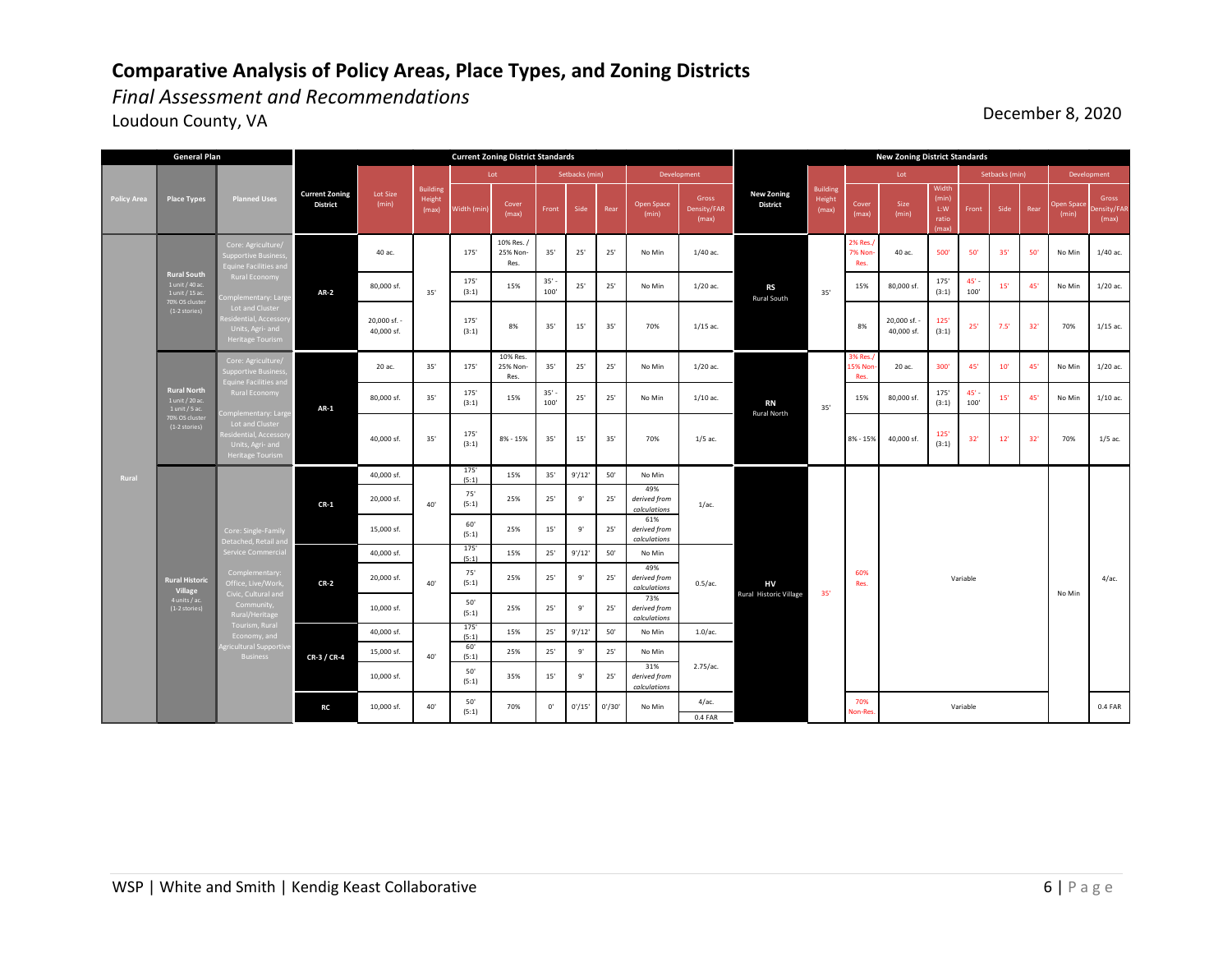*Final Assessment and Recommendations*  Loudoun County, VA December 8, 2020

### **Joint Land Management Areas (JLMAs)**

The Joint Land Management Area (JLMA) Place Types recognize the cultural and economic importance of individual towns maintaining their character. The JLMA Place Types intend to accommodate the outward expansion of certain Towns, permitting moderate growth at densities and designs suitable to the respective Towns until they choose to annex property. The 2019 GP identifies a variety of JLMA Place Types based on the development patterns that have emerged over the last 30 years. Given the range of Place Types, the corresponding JLMA Zoning Districts need to be appropriately calibrated to accommodate the recent development patterns of their respective jurisdictions while retaining currently permitted densities.

**Leesburg JLMA Residential Neighborhood:** The Leesburg JLMA Residential Neighborhood Place Type allows for up to four units per acre. The Residential-4 (R-4) Zoning District is most applicable since it provides this density with either of three design options; suburban, traditional, or cluster; however, the current district standards should serve as a starting place to develop standards tailored to the Leesburg JLMA Place Type. Since there is no intent to increase density by right in the JLMA, the current JLMA-1, JLMA-2, and JLMA-3 Zoning Districts would still apply to their respective locations in this Place Type.

#### *Discussion of Alternative Development Standards*:

- *Minimum Open Space*. The Leesburg JLMA sets a minimum of 30 percent open space; however, the R-4 district only requires a sufficient amount such that the gross density remains four units per acre across all three design options. The Place Type recommends 30 percent minimum open space. When calculated to achieve this density, the 30 percent open space requirement coupled with an 8,000-sf minimum lot cannot achieve four dwelling units per acre. A 6,600-sf average lot is needed to achieve four dwelling units per acre with 30 percent open space. Alternatively, 6,000 sf lots at four dwelling units per acre results in 37 percent open space.
- *Setbacks*. The current ordinance uses the same dimensional standards for all three design types and lot areas. The proposed dimension standards are proportional to lot area and width for each design option.

**Purcellville JLMA Rural / Western JLMA Neighborhoods:** The Purcellville JLMA Rural Neighborhood and the Western JLMA Neighborhood both provide for density ranging from one unit per three acres (0.3) to two dwelling units per acre. These currently align with the JLMA-1, -2, and -3 districts. Since there is no intent to increase density by right in the JLMA, the current JLMA-1, JLMA-2, and JLMA-3 Zoning Districts would still apply to their respective locations in this Place Type. To demonstrate the one dwelling unit per three acres with 50 percent open space and the one dwelling unit per one acre and two dwelling units per one acre with 30 percent open space densities, the analysis includes average lot sizes. Proposed revisions to the setback standards are related to the district density and the average lot sizes.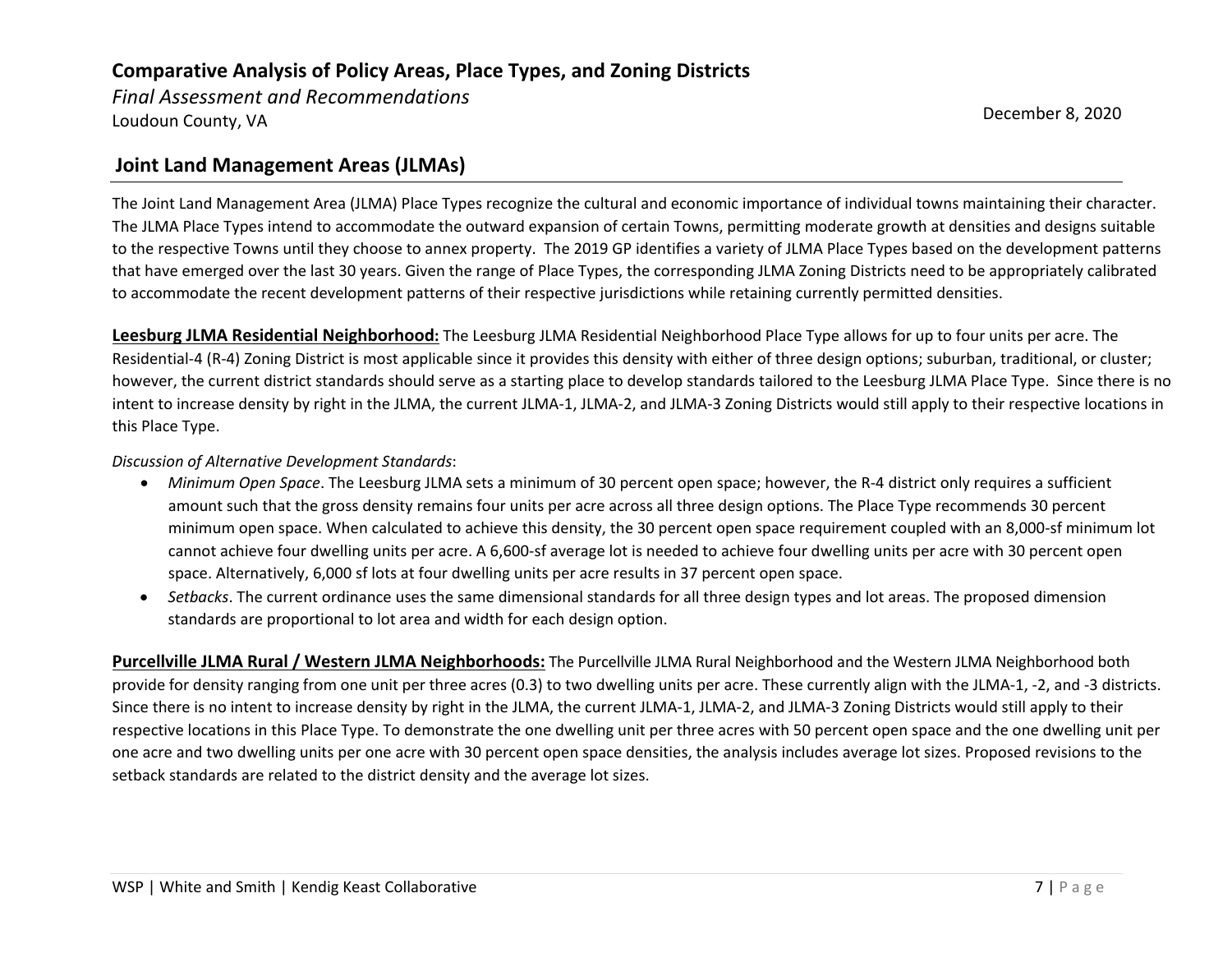*Final Assessment and Recommendations* 

Loudoun County, VA December 8, 2020

*Discussion of Alternative Development Standards*:

- *Lot Coverage*. No lot coverage is included in the JLMA regulations; this analysis proposes a maximum 35 percent lot coverage.
- *Lot Width*. The current ordinance uses lot widths that are not proportional to the variations in lot area; this analysis proposes proportional dimensional standards.
- *Setbacks*. The current ordinance uses lot setbacks that are not proportional to the variations in lot area and widths; this analysis proposes proportional dimensional standards.

**Leesburg JLMA Employment:** The Leesburg JLMA Employment Place Type allows for a 1.0 FAR, 20 percent open space, and up to four stories in height. The three zoning districts that best implement this Place Type are Planned Development – Office Park (PD-OP), Planned Development- Industrial Park (PD-IP), and Planned Development – Research and Development Park (PD-RDP). Consolidation of these districts is proposed. These districts provide for one and two acre lots and FAR ranging from 0.40 to 2.0. The Place Type allows for up to 1.0 FAR. The proposed, consolidated district uses the smaller of the two lot areas and maintains 20 percent open space, while incorporating 1.0 FAR based on the Place Type. Some of the lot and building dimensions have been adjusted to reflect a one-acre lot. Building height is adjusted according to the Place Type.

In the proposed district scenario, it is feasible that lots developed to 1.0 FAR with uses that require a significant amount of parking may need to provide structured parking to achieve the required open space. The use of structured parking is envisioned in the Place Type. Additionally, considering the Core and Complimentary Uses anticipated in this Place Type, the need for structured parking would likely only occur upon development of Complimentary office uses.

**Leesburg JLMA Industrial / Mineral Extraction:** The Mineral Resource – Heavy Industry (MR-HI) and Planned Development – General Industry (PD-GI) Zoning Districts best implement this Place Type. The Leesburg JLMA Industrial / Mineral Extraction Place Type provides for different land uses but allows the same FAR, open space, and building height as the Leesburg Employment JLMA Place Type. The associated zoning districts provide for one and three acre lots and FAR ranging from 0.40 to 0.75. The proposed, consolidated district uses the smaller of the two lot areas and increases the FAR to 1.0 consistent with the Place Type. The only adjusted lot dimension is the corner yard setback, which is not currently addressed in the zoning ordinance. Recommendations also include accommodating a minimum 20 percent open space and adjusting the building height consistent with the Place Type.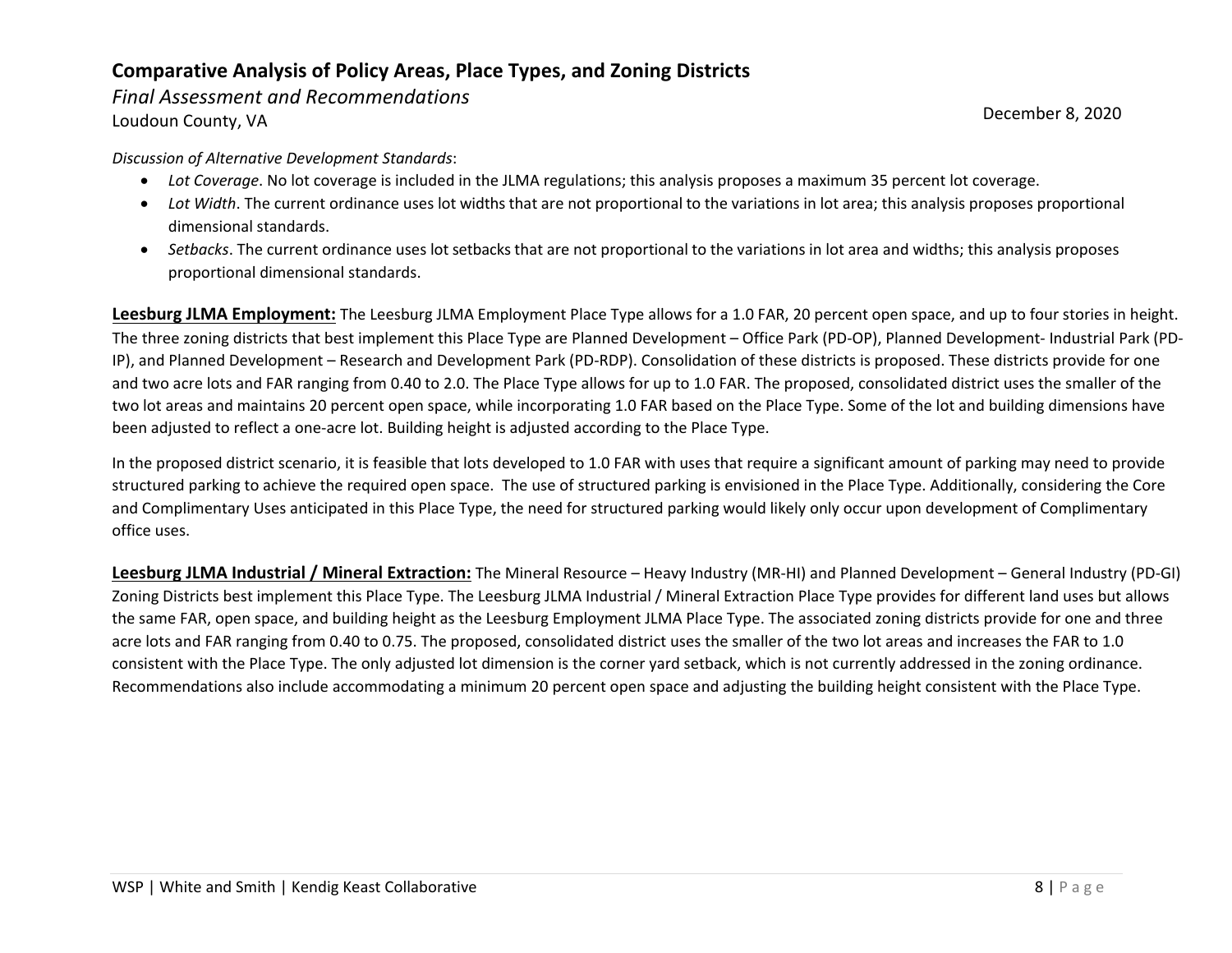*Final Assessment and Recommendations* 

Loudoun County, VA December 8, 2020

| <b>General Plan</b>            |                                                                   |                                                                                                                                                     | <b>Current Zoning District Standards</b> |                   |                                    |               |                |             |                           |             |                                                                                        | <b>New Zoning District Standards</b> |                                              |                                    |                |                                    |                                       |                |                                   |                  |                            |                               |
|--------------------------------|-------------------------------------------------------------------|-----------------------------------------------------------------------------------------------------------------------------------------------------|------------------------------------------|-------------------|------------------------------------|---------------|----------------|-------------|---------------------------|-------------|----------------------------------------------------------------------------------------|--------------------------------------|----------------------------------------------|------------------------------------|----------------|------------------------------------|---------------------------------------|----------------|-----------------------------------|------------------|----------------------------|-------------------------------|
|                                |                                                                   |                                                                                                                                                     |                                          |                   |                                    |               | Lot            |             | Setbacks (min)            |             |                                                                                        | Development                          |                                              |                                    |                | Lot                                |                                       | Setbacks (min) |                                   |                  | Development                |                               |
| <b>Policy Area</b>             | <b>Place Types</b>                                                | <b>Planned Uses</b>                                                                                                                                 | <b>Current Zoning</b><br><b>District</b> | Lot Size<br>(min) | <b>Building</b><br>Height<br>(max) | Width (min)   | Cover<br>(max) | Front       | Side                      | Rear        | Open Space<br>(min)                                                                    | Gross<br>Density/FAR<br>(max)        | <b>New Zoning</b><br><b>District</b>         | <b>Building</b><br>Height<br>(max) | Cover<br>(max) | Size<br>(min)                      | Width<br>(min)<br>L:W<br>ratio<br>max | Front          | Side                              | Rear             | <b>Open Space</b><br>(min) | Gross<br>)ensity/FAI<br>(max) |
|                                |                                                                   | Core: Single-Family                                                                                                                                 |                                          | 10,000 sf.        |                                    | 80'<br>(5:1)  | 35%            | 25'         | 9'                        | 25'         | No Min                                                                                 | $3/a$ c.                             |                                              |                                    |                | 10,000 sf.                         | 80'<br>(5:1)                          | 25'            | 9'                                | 25'              | No Min                     |                               |
|                                | Leesburg<br>Residential                                           | Detached and<br><b>Attached Residentia</b>                                                                                                          | $R - 4$                                  | 8,000 sf.         | 40'                                | 75'<br>(5:1)  | 40%            | 25'         | $9^\circ$                 | 25'         | 30%<br>derived from<br>calculations                                                    | 4/ac.                                |                                              |                                    | 40%            |                                    |                                       |                |                                   |                  |                            | 4/ас.                         |
|                                | Neighborhood<br>4 units / ac<br>$0.4$ FAR<br>30% OS               | omplementary: Mu<br>family Residential,<br>ccessory Units, Reta                                                                                     |                                          | 6,000 sf.         |                                    | 50'<br>(5:1)  | 40%            | 15'         | $9^{\circ}$               | 25'         | 30%<br>derived from<br>calculations                                                    | 4/ac.                                | <b>JLMA</b><br>Leesburg<br>Neighborhood      | 40'                                |                | 6,600 sf.<br>(average)             | 50'<br>(5:1)                          | 20'            | $-5'$                             | 20'              | 30%                        |                               |
|                                | (1-3 stories)                                                     | and Service<br>Commercial, Public                                                                                                                   | JLMA 1, 2 & 3                            |                   |                                    |               |                |             |                           |             | Refer to the Purcelville / Western Place Type for the JLMA 1, 2 & 3 District Standards |                                      |                                              |                                    |                |                                    |                                       |                |                                   |                  |                            |                               |
| <b>Joint Land</b><br>Managemen |                                                                   | Facilities                                                                                                                                          | PD-CC (NC)                               | No Min            | 45'                                | No Min        | No Max         |             | 13'/25' 35'/100' 35'/100' |             | 20%                                                                                    | $0.40 - 0.60$ FAR                    |                                              |                                    | No Max         | No Min                             | No Min                                | $25'$          | 20% lot<br>width                  | 20% lot<br>depth | 30%                        | 0.4 FAR                       |
|                                | Purcellville /<br>Western                                         | Core: Agriculture/<br><b>Supportive Business</b><br>Large Lot Residentia<br><b>Equine Facilities and</b>                                            | JMLA-3                                   | 20,000 sf.        |                                    | 60'           | No Max         | $15' - 35'$ | $10'$                     | 25'         | 50%                                                                                    | $1/3$ ac.                            | <b>JLMA</b><br>Purcellville/Western          |                                    |                | JLMA-3<br>70,000 sf.<br>(average)  | $60'$                                 | 80'            | 8'                                | 25'              | 50%                        | $1/3$ ac.                     |
|                                | $1$ unit / $3$ ac.<br>2 units / ac.<br>30-50% OS<br>(1-3 stories) | Rural Economy<br>Complementary:                                                                                                                     | JLMA-1                                   | 20,000 sf.        | 40'                                | 50'           | No Max         | 35'         | 9'                        | 25'         | 30%                                                                                    | $1/ac$ .                             |                                              | 40'                                | 35%            | JLMA-1<br>'29,000 sf.<br>(average) | 50'                                   | 80'            | 8'                                | 25'              | 30%                        | $1/ac$ .                      |
|                                |                                                                   | Cluster Residential,<br>Accessory Units, Agr<br>and Heritage Tourisn                                                                                | JLMA-2                                   | 10,000 sf.        |                                    | 50'           | No Max         | 15'         | $\rm 8'$                  | 25'         | 30%                                                                                    | 2/ac.                                |                                              |                                    |                | JLMA-2<br>14,500 sf.<br>(average)  | 50'                                   | $50'$          | $-5'$                             | 25'              | 30%                        | 2/ac.                         |
|                                |                                                                   |                                                                                                                                                     | PD-IP                                    | 1 ac.             | $60 - 100$                         | No Min        | 45% - 60%      | 35'         | $15' - 75'$               | $15' - 75'$ | 10%                                                                                    | $0.6 - 1.0$ FAR                      |                                              |                                    |                |                                    |                                       |                |                                   |                  |                            |                               |
| Areas (JLMAs                   | Leesburg<br>Employment                                            | <b>Core: Light Production</b><br>R&D, Warehousing<br>Contractor (no<br>outdoor storage),<br>Sales/Service, Flex<br>Space                            | PD-OP                                    | 1 ac.             | $60 - 100'$                        |               | 40% - 60%      |             | 15'-50'                   | $15' - 50'$ |                                                                                        |                                      |                                              | 50'                                | 40% -          |                                    |                                       |                |                                   |                  |                            |                               |
|                                | $1.0\,\ensuremath{\mathsf{FAR}}$<br>20% OS<br>(1-4 stories)       | Complementary:<br>Office, Retail and<br>Service Commercial<br>Data Centers                                                                          | <b>PD-RDP</b>                            | 2 ac.             | 45'                                | No Min        | 55%            | 35'         | 15'-100' 15'-100'         |             | 20%                                                                                    | $0.6 - 2.0$ FAR                      | <b>JLMA</b><br>Leesburg<br>Employment        |                                    | 60%            | 1 ac.                              | 125'                                  | 35'            | 15'                               | 35'              | 20%                        | <b>1.0 FAR</b>                |
|                                | Leesburg                                                          | Core: Heavy<br>Manufacturing/<br>Assembly,<br>Warehousing.<br>Contractor, Data                                                                      | MR-HI                                    | 3 ac.             | 45' - 120'                         | $100' - 300'$ | 50%            | 50'         | 50'                       | 50'         | No Min                                                                                 | 0.75 FAR                             | <b>JLMA</b><br>Leesburg<br>Industrial/Mining |                                    |                |                                    |                                       |                |                                   |                  |                            |                               |
|                                | Industrial /<br>Mineral<br>10<br>FAR<br>20% OS<br>(1-4 stories    | enters, Sales/ Servic<br>R&D, Public Utilities<br>Quarry<br><b>Complementary: Retai</b><br>and Service<br>Commercial, Flex<br>pace, Light Productio | PD-GI                                    | 1 ac.             | $45' - 100'$                       | No Min        | 45%            | 35'         | $15'-25'$                 | 25'         | 20%                                                                                    | $0.40 - 0.60$ FAR                    |                                              | 50'                                | 50%            | 1 ac.                              | 100'<br>300'                          |                | 30' - 50'   15' - 50'   25' - 50' |                  | 20%                        | <b>1.0 FAR</b>                |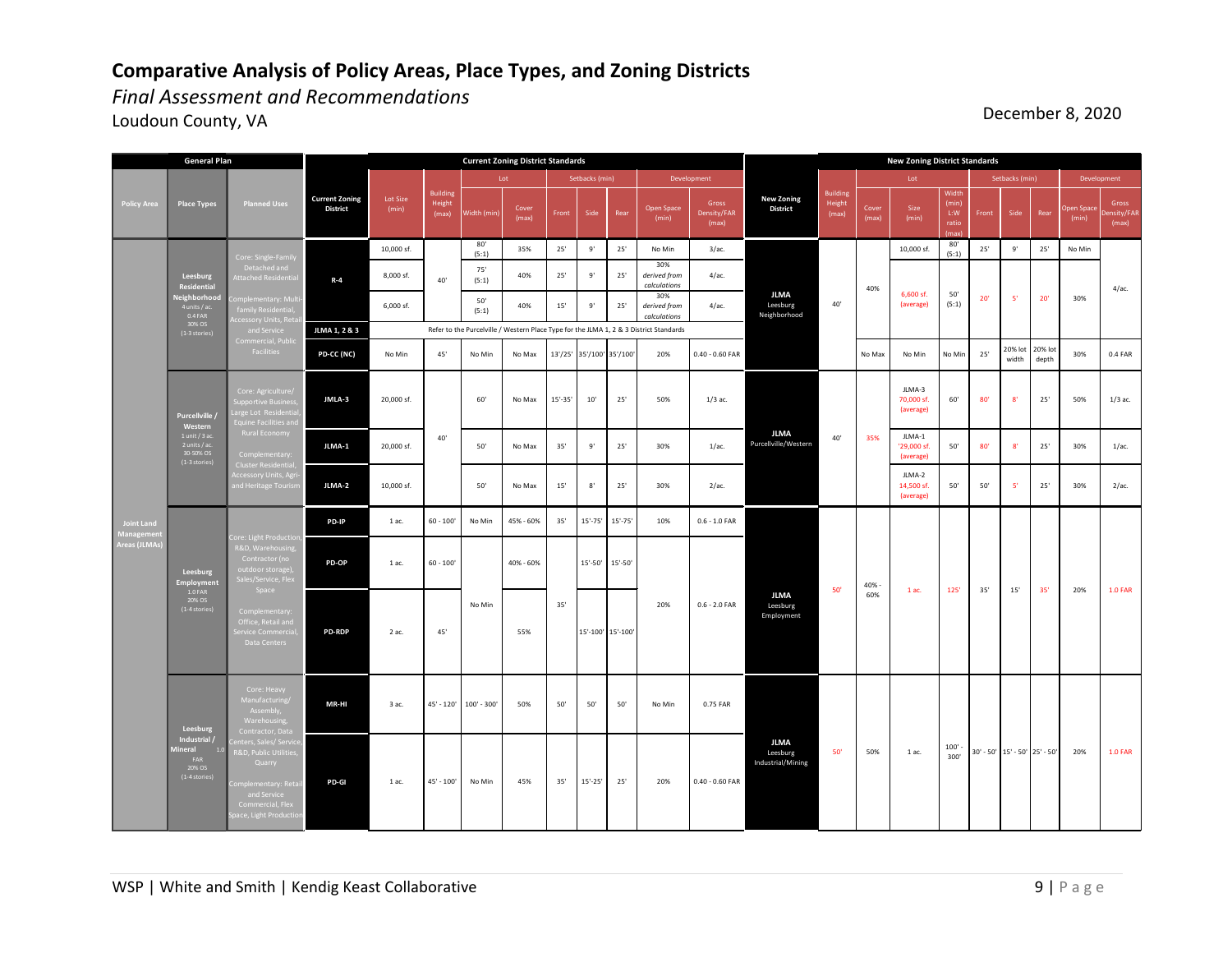*Final Assessment and Recommendations*  Loudoun County, VA December 8, 2020

## **Transition Policy Area (TPA)**

**Large Lot Neighborhood:** The Transition-10, -3, and -1 (TR-10, TR-3, and TR-1) Zoning Districts correlate to the Large Lot Neighborhood Place Type. In the current zoning districts, density and open space are the controlling factors, so there are no minimum lot sizes. To demonstrate the one dwelling unit per 10 acres, one dwelling unit per three acres, and one dwelling unit per one-acre densities with 50 percent open space (70 percent in TR-3 Lower Bull Run (LBR)), the analysis includes average lot sizes. Proposed revisions to the setback standards are related to the district density and the average lot sizes.

Public, civic, and related uses are permitted in this Place Type with a 0.1 FAR and 50 percent open space. The 25-foot front setback was modeled after the Planned Development – Commercial Center (Neighborhood Center) (PD-CC(NC)) district, but the other dimensions were established to create separation and room for buffers when adjacent to residential uses.

**Small Lot Neighborhood:** The current Zoning Ordinance does not include a district that directly corresponds with the Transition Small Lot Neighborhood Place Type, which anticipates up to four dwelling units per acre. A new district using the TR-2 regulations as a base is proposed to allow up to four units per acre with a 4,500-sf average lot size, 50 percent open space requirement, and calibrated lot and building standards.

Supportive retail, service and related uses are permitted in this Place Type with a 0.2 FAR and 50 percent open space. The 25-foot front setback was carried through from the PD-CC (NC) district, but the other dimensions were established to create separation and room for buffers when adjacent to residential uses. Building height is adjusted according to the Place Type.

**Compact Neighborhood:** Currently, the Zoning Ordinance does not include a zoning district that implements the Transition Compact Neighborhood Place Type. The intent of this Place Type is to accommodate additional residential growth at a density of three to five dwelling units per acre in limited areas based on existing infrastructure and residential growth patterns. Since adoption of the 2019 GP, the County has received several rezoning requests for this Place Type. Typical requests are to rezone to PD-H4 (Planned Development – Housing-4) and/or R-8 (Residential-8) because these districts control the maximum density at four dwelling units per acre (PD-H4) and allow the range of unit types anticipated in the Compact Neighborhood Place Type (SFD and SFA duplex, triplex, and quadruplex).

As to the range of density from three to five units per acre, the R-3 district fits as well. The R-3 District includes three design options as shown. Given the lot sizes of the current ordinance and a density of three units per acre, the open spaces reflect what would be required. None of these options reach the 50 percent open space required by the Place Type. Therefore, the equivalent proposed design option demonstrates that a 6,250-sf average lot size is needed to achieve 50 percent open space and three dwelling units per acre. Similarly, a 4,500-sf average lot size is needed to achieve 50 percent open space and four dwelling units per acre. The building and lot dimensions are calibrated accordingly.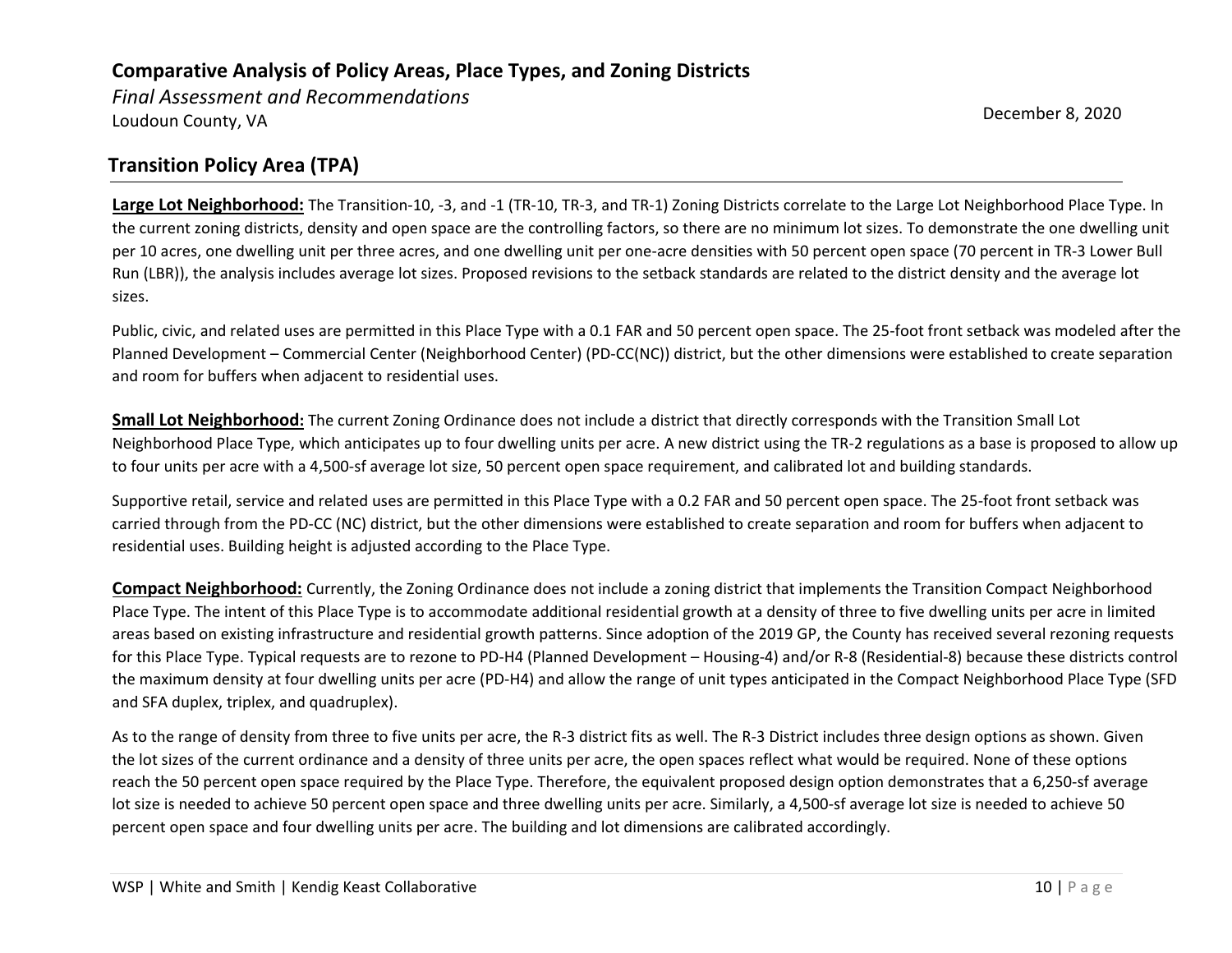*Final Assessment and Recommendations*  Loudoun County, VA December 8, 2020

The Compact Neighborhood Place Type is intended for mixed housing types. The R-8 district allows quadraplexes, triplexes, and townhomes and the lot standards are retained. As attached living, they require greater open space but when mixed with single- family detached housing, the cumulative density and 50 percent open space may be achieved.

For the retail and service commercial uses, the Planned Development – Commercial Center (Community Center) (PD-CC(CC) is included with 50 percent open space and 0.40 FAR.

In general, building height is adjusted according to the Place Type.

**Community Center:** The Zoning Ordinance does not include a district that directly corresponds with the Community Center Place Type. The analysis proposes using the PD-CC(NC) Zoning District as a base and amending it to accommodate to the small pedestrian scale commercial development planned for the Place Type. Building height is adjusted according to the Place Type.

**Light Industrial:** The PD-IP District implements this Place Type. It provides for one acre lots, an FAR of 0.6 to 1.0, and building height ranging from 60 to 100 feet. The building height may increase with bulk plane provisions thereby allowing one foot of additional height for one foot or additional setback. The Place Type standards limit building height to three stories and the FAR to 0.60, as well as anticipate 50percentopen space, which are recommended for this Place Type.

**Industrial / Mineral Extraction**: This Place Type most closely aligns with the MR-HI and PD-GI districts, which provide for one to three acre lots, 45' to 100' tall buildings, and an FAR ranging from 0.40 to 0.75. The recommended district carries the most restrictive lot area and setback standards, increases the open space to 50 percent consistent with the 2019 GP, and provides for a 0.60 FAR. Building height is adjusted according to the Place Type.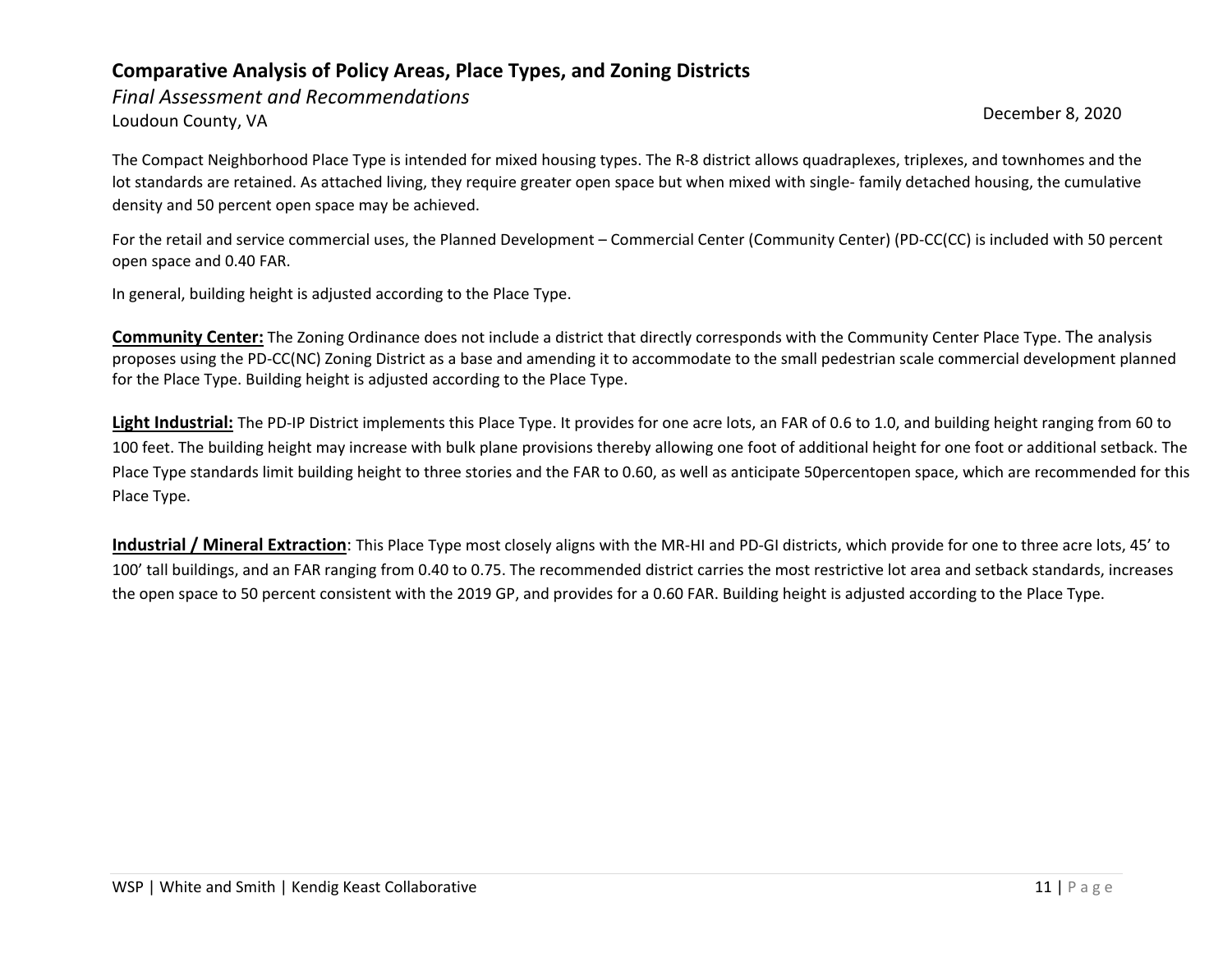*Final Assessment and Recommendations* 

dth (min) Cover<br>(max) Cover Front Side Rear Open Space<br>(max) Front Side Rear (min) Gross Density/FAR Cove (max) (min) Width (min) L:W ratio (max) Front Side Rear Open Sp (min) (max) **TR-10** No Min No Max 20' 10' 25' 50% 1/10 ac. No Max 5 ac. No Max 5 ac. (average)  $275'$ <br>(3:1) (3:1)  $35'$   $25'$   $35'$   $50\%$  1/10 ac. **TR-3** No Min No Max 12' 7' 25' 50% - 70% 1/3 ac. 150' 115' (3:1) No Max 20,000 sf. (average) 85'  $(3:1)$  25' 15' 25' 50% 1/1 ac. No Max No Min No Min 25' 15' 25' 50% 0.10 FAR (non-res uses) **PD-CC (NC)** No Min 45' No Min No Max 13'/25' 35'/100' 35'/100' 20% 0.40 - 0.60 FAR No Max No Min No Min 25' 15' 25' 0.20 FAR 15,000 sf.<br>
12,000 sf.<br>
12,000 sf.<br>
13,5% 25' 9' 25' 12,000 sf. 75' 35% 25' 9' 25' 8,000 sf. 50' 35% 15' 9' 25' 10,000 sf. 80' 35% 25' 9' 25' 30% *derived from calculations* 8,000 sf. 75' 40% 25' 9' 25' 30% *derived from calculations* 6,000 sf. 50' 40% 15' 9' 25' 50% *derived from calculations* (30% PDH) 2,200 sf.<br>Iquadranlex (quadraplex) 35' 2,200 sf. 35' 1,800 sf. **R-8** 45' (triplex) 18' 1,800 sf. 18'  $1,600$  sf. (townhouse) 16' 1,600 sf. 16' **PD-CC (CC)** No Min | 45' | No Min | No Max | 35' | 35'/100' | 35'/100' 20% | 0.40 - 0.60 FAR No Max | No Max No Min | No Min | 35' | 20' | 35' | 0.20 FAR **Transitio** 40' 40' 25' 50' 5' **TR-2** No Min | 40' | No Min | No Max | 10' | 5' | 25' | 50% | 1/2 ac. 20' | 20' | 45' | 20' | 5' | 20' | 20' | 20' | 20' | 4/ac. 50% *derived from calculations* 50% *derived from calculations* 25' 50% 4,500 sf. (average) 45' 20' 40'  $40\%$   $\left| \begin{array}{ccc} \end{array} \right|$   $50'$   $15'$   $5'$   $15'$ 40% 40' No Min 40'  $1/1$  ac. Development Lot Setbacks (min) 8/ac. 50% 4/ac. Building **TS**  Transition Small Lot 5'  $40'$   $0' - 8'$   $25'$   $5/ac$ . om Cl 25' 3/ac. Development 1/3 ac. **Large Lot<br>
<b>Neighborhood**<br>
1 unit / 10 ac.<br>
1 unit / 3 ac.<br>
70% OS<br>
(1-3 stories) **TL**  Transition Large Lot **Current Zoning District Standards TR-1** 40' No Max 10' 5' 7' 50% Setbacks (min) 4,500 sf. (average) 40'-45' (from 50% 8' 25' CL) **TC**  Transition Compact Neighborhood 50% 50' 15' 5' **Current Zoning District** Lot Size Building (max) Lot **R-3 R-4, PDH** No Min No Min 25' 50% No Min Agriculture/ Supportive Business, Agritourism, Equine Facilities, Parks & Recreation Core: Single-family Detached Residential Agriculture/ Supportive Core: Single-family Detached and Singlefamily Attached Residential Complementary: Civic, Cultural & Community ara commit<br>Facilities, **General Plan Policy Area Place Types Small Lot Neighborhood**  4 units / ac. 50% OS (1-3 stories) **Compact Neighborhood**<br>
3 units / ac.<br>
5 units / ac.<br>
50% OS<br>
(1-3 stories) 12' 6,250 sf. (average) **New Zoning District Standards New Zoning District** No Max 66,500 sf. 38,500 sf. (average) 3/ac. 4/ac. 50% 70%

Loudoun County, VA December 8, 2020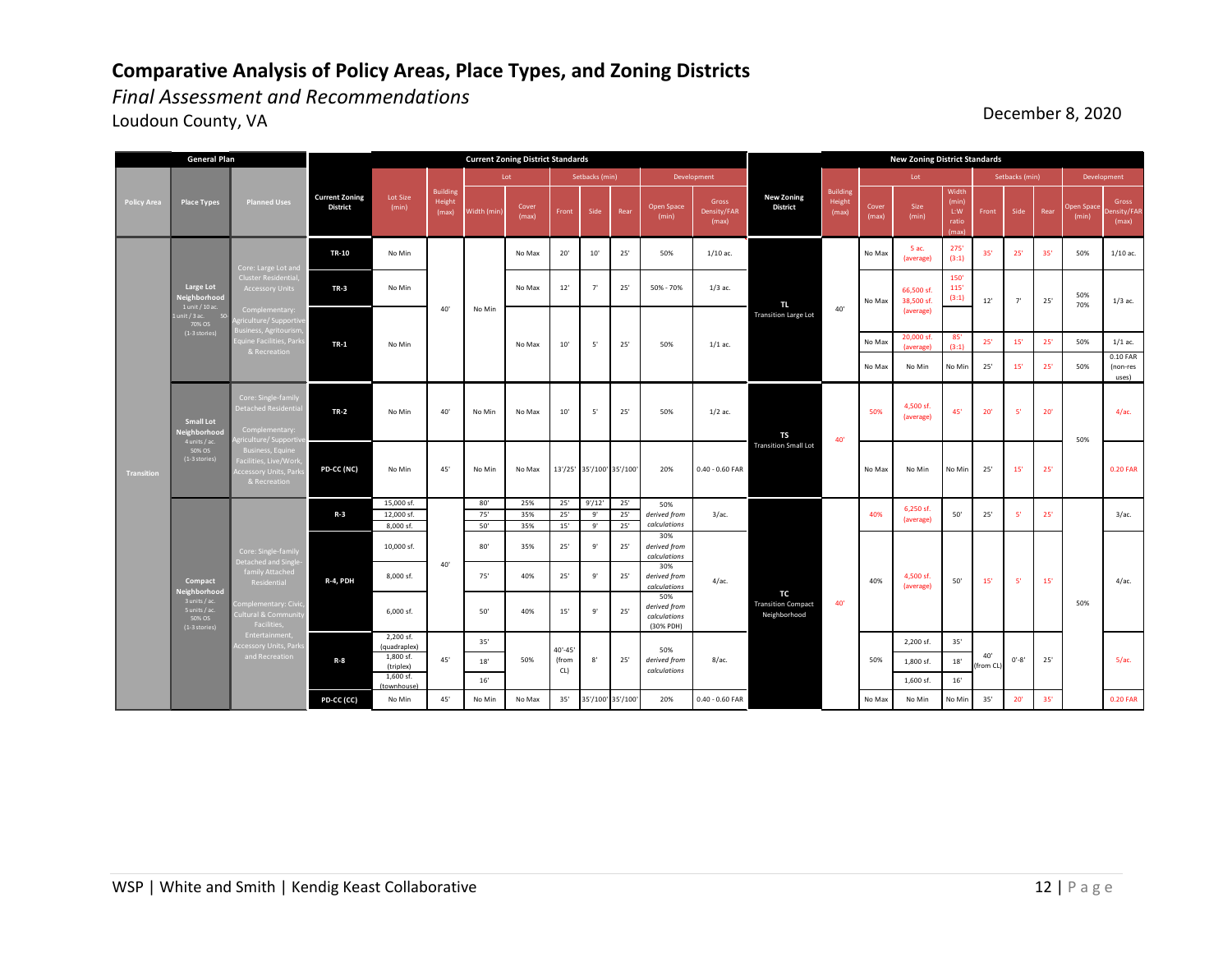*Final Assessment and Recommendations* 

Loudoun County, VA December 8, 2020

|                   | <b>General Plan</b>                                                                  |                                                                                                                                                                                                                                                          |                                          | <b>Current Zoning District Standards</b> |                                    |                        |                |       |                |                           |                     |                               |                                                             |                                    |                |               |                                         |                |      |      | <b>New Zoning District Standards</b> |                              |  |  |  |  |  |  |
|-------------------|--------------------------------------------------------------------------------------|----------------------------------------------------------------------------------------------------------------------------------------------------------------------------------------------------------------------------------------------------------|------------------------------------------|------------------------------------------|------------------------------------|------------------------|----------------|-------|----------------|---------------------------|---------------------|-------------------------------|-------------------------------------------------------------|------------------------------------|----------------|---------------|-----------------------------------------|----------------|------|------|--------------------------------------|------------------------------|--|--|--|--|--|--|
|                   |                                                                                      |                                                                                                                                                                                                                                                          |                                          |                                          |                                    |                        | Lot            |       | Setbacks (min) |                           |                     | Development                   |                                                             |                                    | Lot            |               |                                         | Setbacks (min) |      |      | Development                          |                              |  |  |  |  |  |  |
| Policy Area       | Place Types                                                                          | <b>Planned Uses</b>                                                                                                                                                                                                                                      | <b>Current Zoning</b><br><b>District</b> | Lot Size<br>(min)                        | <b>Building</b><br>Height<br>(max) | Width (min)            | Cover<br>(max) | Front | Side           | Rear                      | Open Space<br>(min) | Gross<br>Density/FAR<br>(max) | <b>New Zoning</b><br><b>District</b>                        | <b>Building</b><br>Height<br>(max) | Cover<br>(max) | Size<br>(min) | Width<br>(min)<br>L:W<br>ratio<br>(max) | Front          | Side | Rear | Open Space<br>(min)                  | Gross<br>ensity/FAR<br>(max) |  |  |  |  |  |  |
| <b>Transition</b> | Community<br>Center<br>$0.3$ FAR<br>50% OS<br>(1-3 stories)                          | Core: Retail & Service<br>Commercial, Civic,<br>Cultural, & Community<br>Facilities,<br>Entertainment, Public<br>Facilities<br>Complementary:<br>Office, Institutional<br>MF Residential (over<br>commercial; live/work<br>units), Parks &<br>Recreation | PD-CC (NC)                               | No Min                                   | 45'                                | No Min                 | No Max         |       |                | 13'/25' 35'/100' 35'/100' | 20%                 |                               | <b>TR</b><br>0.40 - 0.60 FAR Transition Community<br>Center | 40'                                | No Max         | No Min        | No Min 13'/25'                          |                | 15'  | 25'  | 50%                                  | 0.3 FAR                      |  |  |  |  |  |  |
|                   | <b>Light Industrial</b><br>$0.6$ FAR<br>50% OS<br>(1-3 stories)                      | Core: Light Production,<br>Data Centers,<br>Contractors, Flex<br>Space<br>Complementary: Retail<br>& Service Commercial,<br>Institutional                                                                                                                | PD-IP                                    | 1 ac.                                    | $60 - 100'$                        | No Min                 | 45%            | 35'   |                | 15'-75' 15'-75'           | 20%                 | $0.6 - 1.0$ FAR               | TI<br><b>Transition Light</b><br>Industrial                 | 40'                                | 45%            | 1 ac.         | 125'                                    | 35'            | 25'  | 35'  | 50%                                  | 0.6 FAR                      |  |  |  |  |  |  |
|                   | Industrial /<br>Mineral<br><b>Extraction</b><br>0.6 FAR<br>50% OS<br>$(1-4$ stories) | Core: General<br>Manufacturing/<br>Assembly, Data<br>enters, R&D, Outdoor                                                                                                                                                                                | MR-HI                                    | 3 ac.                                    |                                    | 45' - 120' 200' - 300' | 50%            | 50'   | 50'            | 50'                       | No Min              | 0.75 FAR                      | <b>TM</b><br>Transition Industrial /<br>Mineral Extraction  |                                    |                |               |                                         |                |      |      |                                      |                              |  |  |  |  |  |  |
|                   |                                                                                      | Storage, Public<br>Facilities, Quarry<br>Complementary:<br>Office, Outdoor<br>Manufacturing, Retail<br>& Service Commercial                                                                                                                              | PD-GI                                    | 1 ac.                                    | 45' - 100'                         | No Min                 | 45%            | 35'   | $15' - 25'$    | 25'                       | No Min              | $0.40 - 0.60$ FAR             |                                                             | 50'                                | 50%            | 1 ac.         | $125'$                                  | $50^{\circ}$   | 50'  | 50'  | 50%                                  | 0.6 FAR                      |  |  |  |  |  |  |

#### **Suburban Policy Area**

**Neighborhood:** The R-4 District best implements the Suburban Neighborhood Place Type, which includes three design options ranging from 6,000 to 8,000 and 10,000 sf. To meet the four units per acre density and 30 percent open space as included in the Place Type, the building and lot dimensions are calibrated accordingly. The proposed four units per acre equivalent design option allows for an average 6,750 sf lot size with 30 percent open space. Building height is adjusted according to the Place Type.

To facilitate infill development, a new design option is provided for an average lot size of 4,500 sf, 30 percent open space, and six units per acre. The lot dimensions are calibrated accordingly.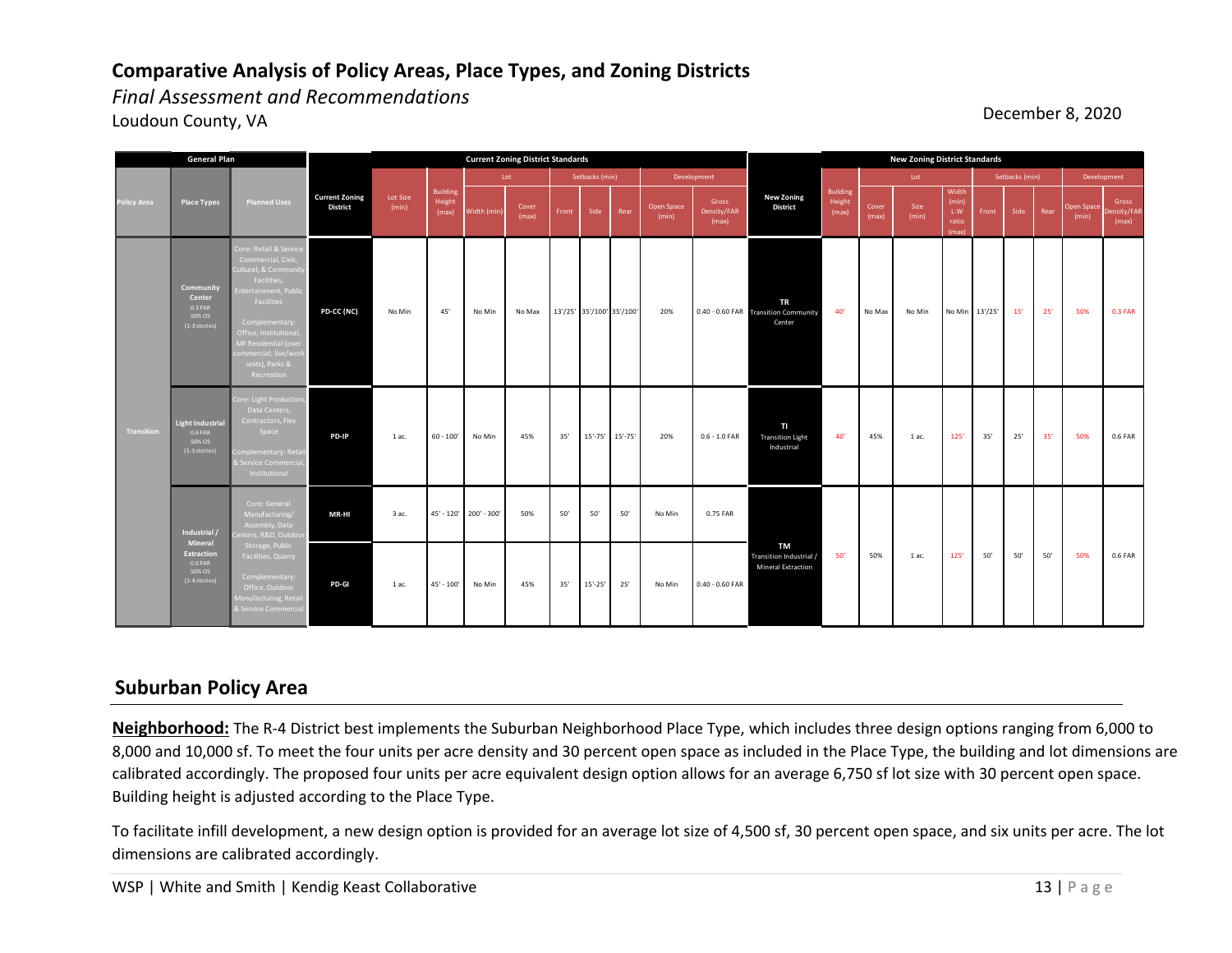*Final Assessment and Recommendations*  Loudoun County, VA December 8, 2020

Public, civic, and related uses are permitted in this Place Type with 30 percent open space and a maximum FAR of 1.0. The lot dimensions are calibrated accordingly.

**Compact Neighborhood:** The Suburban Compact Neighborhood Place Type accommodates a range of housing types at densities ranging between eight and 24 dwelling units per acre. The districts that align include R-8, R-16, and R-24. The R-8 district provides for housing types ranging from single-family detached (including manufactured homes) and attached dwellings (including duplexes, triplexes, quadraplexes, and townhouses). These housing types equate to densities ranging from eight to 20 units per acre. The R-16 district includes the same housing types and dimensions, but also allows for multifamily development. A single-family detached dwelling requires a 4,150-sf average lot size at 15 percent open space to equate to eight units per acre. At 2,240 sf per unit, this district provides for 16 units per acre. Lastly, the R-24 District provides for 24 units per acre at 15 percent open space and 1,500 sf per unit. Building height is adjusted according to the Place Type.

This Place Type also includes the PD-AAAR district; however, this district is rarely used and may be replaced by land use standards in the new ordinance.

Given the higher densities of this Place Type, the commercial element is provided by the PD-CC(CC) District, which requires 15 percent open space at 1.0 FAR.

**Mixed Use:** The PD-MUB and PD-TC districts are nearest to those to implement this Place Type. These districts provide a range of residential, nonresidential, mixed-use, and institutional uses. For the residential component, the calculated densities range from 14 to 20 units per acre in PD-TC which has no maximum; residential densities in PD-MUB range from 20 to 30 units per acre depending on access to bus service. They are proposed for 20 units per acre. The retail, office, entertainment, overnight accommodations, and institutional uses may now be up to 120' tall and have an FAR between 1.0 and 1.5. The proposed district reduces the maximum building height to 60 feet (five stories), consistent with the Place Type standards. The proposed FAR is 1.0 to 1.5.

**Commercial:** The Planned Development – Commercial Center (Small Regional Center) and (Regional Center) (PD-CC(SC) and PD-CC(RC)) districts implement the Suburban Commercial Place Type. These Community Center Districts provide for varying uses and intensities. These two districts are proposed to become a single district with the greater intensities, using contextual design, and transition standards for compatibility. Building height is adjusted according to the Place Type.

**Employment:** To implement the Suburban Employment Place Type, the PD-OP, PD-IP, PD-RDP, and GB (General Business) Districts are proposed to be combined into a single district. This proposed SE, Suburban Employment District will have a minimum one-acre lot, 30 percent open space, and an FAR of 1.0. The lot dimensions are calibrated accordingly. Building height is adjusted according to the Place Type.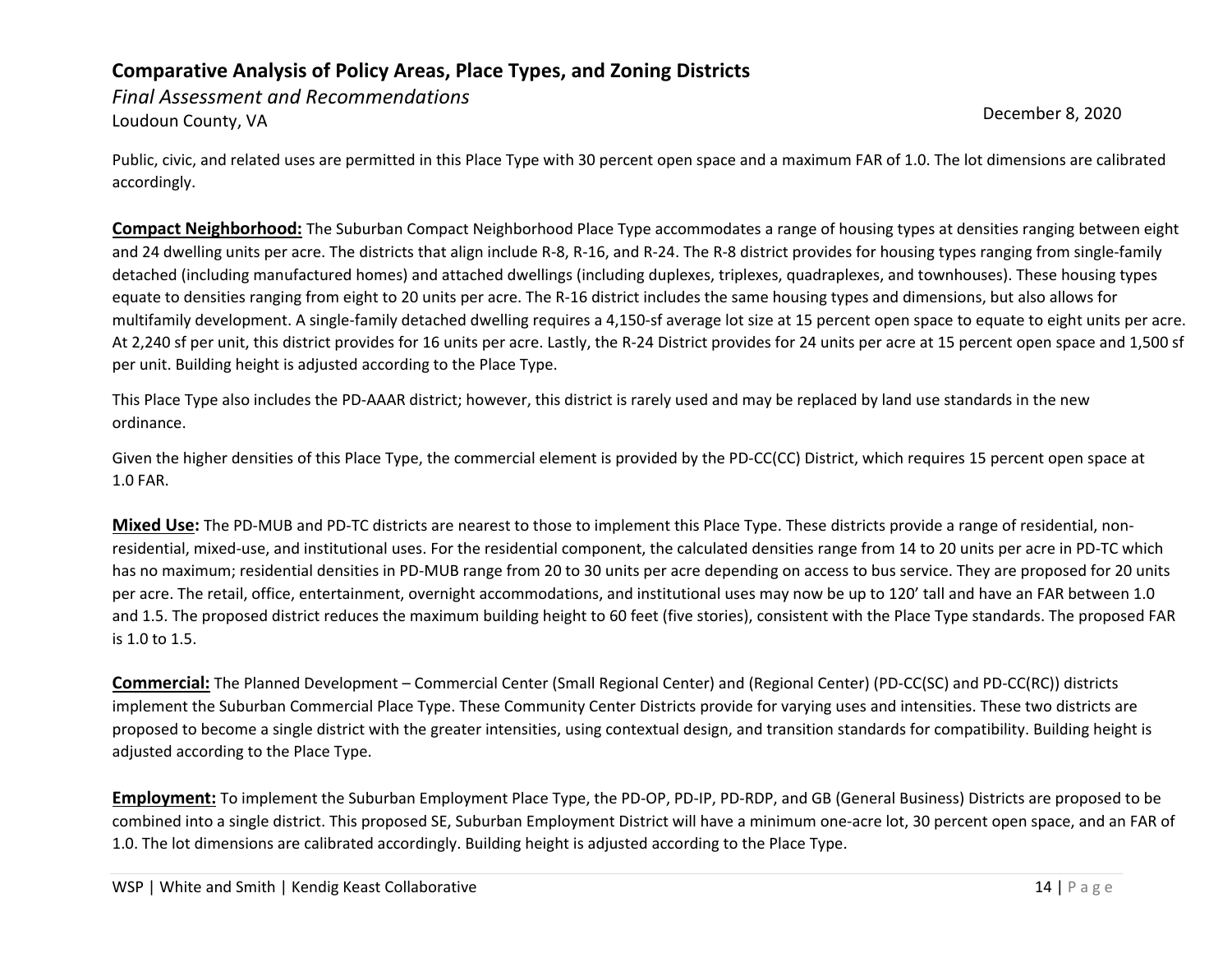*Final Assessment and Recommendations*  Loudoun County, VA **December 8, 2020** 

**Industrial / Mineral Extraction:** To implement the Suburban Industrial/Mineral Extraction Place Type, the MR-HI, PD-GI, and CLI (Commercial Light Industry) Districts are proposed to become a single SI, Suburban Industrial/Mineral Extraction District. A minimum one-acre lot area would be required with 30 percent open space and a maximum FAR of 0.6. The lot dimensions are calibrated accordingly. Building height is adjusted according to the Place Type.

| <b>General Plan</b> |                                                                                                  |                                                                                                                                                                                                                                 | <b>Current Zoning District Standards</b> |                                                                  |                                            |                                                                                                                                                    |                                         |                                                        |                                  |                   |                                                                      |                               |                                      | <b>New Zoning District Standards</b> |                         |                                                                  |                                         |                          |                |            |                     |                                        |  |
|---------------------|--------------------------------------------------------------------------------------------------|---------------------------------------------------------------------------------------------------------------------------------------------------------------------------------------------------------------------------------|------------------------------------------|------------------------------------------------------------------|--------------------------------------------|----------------------------------------------------------------------------------------------------------------------------------------------------|-----------------------------------------|--------------------------------------------------------|----------------------------------|-------------------|----------------------------------------------------------------------|-------------------------------|--------------------------------------|--------------------------------------|-------------------------|------------------------------------------------------------------|-----------------------------------------|--------------------------|----------------|------------|---------------------|----------------------------------------|--|
|                     |                                                                                                  |                                                                                                                                                                                                                                 |                                          |                                                                  |                                            |                                                                                                                                                    | Lot                                     |                                                        | Setbacks (min)                   |                   |                                                                      | Development                   |                                      |                                      |                         | Lot                                                              |                                         |                          | Setbacks (min) |            |                     | Development                            |  |
| <b>Policy Area</b>  | <b>Place Types</b>                                                                               | <b>Planned Uses</b>                                                                                                                                                                                                             | <b>Current Zoning</b><br><b>District</b> | Lot Size<br>(min)                                                | <b>Building</b><br>Height<br>(max)         | Width (min)                                                                                                                                        | Cover<br>(max)                          | Front                                                  | Side                             | Rear              | Open Space<br>(min)                                                  | Gross<br>Density/FAR<br>(max) | <b>New Zoning</b><br><b>District</b> | <b>Building</b><br>Height<br>(max)   | Cover<br>(max)          | Size<br>(min)                                                    | Width<br>(min)<br>L:W<br>ratio<br>(max) | Front                    | Side           | Rear       | Open Space<br>(min) | Gross<br>ensity/FAF<br>(max)           |  |
|                     |                                                                                                  | Core: Single-Family<br>Detached / Attache                                                                                                                                                                                       |                                          | 10,000 sf.                                                       |                                            | 80'                                                                                                                                                | 35%                                     | 25'                                                    | 9'                               | 25'               | 30%<br>derived from<br>calculations                                  |                               |                                      |                                      |                         |                                                                  |                                         |                          |                |            |                     |                                        |  |
|                     | Neighborhood<br>4 units / ac.<br>6 units / ac<br>1.0 FAR<br>30% OS<br>(1-4 stories)              | Civic, Cultural and<br><b>Community Facilities</b><br>Complementary: Retai                                                                                                                                                      | <b>R-4, PD-H</b>                         | 8,000 sf.                                                        | 40'                                        | 75'                                                                                                                                                | 40%                                     | 25'                                                    | 9'                               | 25'               | 20%<br>derived from<br>calculations<br>(30% PDH)                     | $4/ac$ .                      | SN<br>Suburban                       | 50'                                  | 40%                     | 6,750 sf.<br>(average)                                           | 65'                                     | 25'                      | 7.5'           | 25'        | 30%                 | 4/ac.                                  |  |
|                     |                                                                                                  | and Service<br>Commercial, Active<br>dult Retirement, Mul                                                                                                                                                                       |                                          | 6,000 sf.                                                        |                                            | 50                                                                                                                                                 | 40%                                     | $15'$                                                  | $9'$                             | 25'               | 50%<br>derived from<br>calculations<br>(30% PDH)                     |                               | Neighborhood                         |                                      |                         | 4.500 sf.<br>(average)                                           | 50'                                     | $15'$                    | $-5'$          | 15'        |                     | 6/ac.                                  |  |
|                     |                                                                                                  | family Residential,<br><b>Accessory Units</b>                                                                                                                                                                                   | PD-CC (NC), PD-H                         | No Min                                                           | 45'                                        | No Min                                                                                                                                             | No Max                                  | 13'/25'                                                | 35'/100' 35'/100'                |                   | 20%<br>(30% PDH)                                                     | $0.40 - 0.60$ FAR             |                                      |                                      | No Max                  | No Min                                                           | No Min                                  | 35'                      | 15'            | 25'        |                     | <b>1.0 FAR</b>                         |  |
|                     |                                                                                                  | Core: Single-Family<br>Detached / Attached<br>and Multi-Family<br>Residential<br>Complementary:<br><b>Active Adult</b><br>Retirement<br>Communities.<br>ccessory Units, Reta<br>and Service<br>Commercial                       |                                          | 6,000 sf.<br>5,000 sf.                                           | 40'                                        | 50'<br>50'<br>(5:1)                                                                                                                                | 50%                                     | 25'<br>$15'$                                           | 8'<br>$9^{\circ}$                | 25'<br>$25'$      | 50%<br>derived from<br>calculations                                  |                               |                                      |                                      | 50%                     | 4,150 sf.                                                        | 40'                                     | $20^{\circ}$             | 5'             | 20'        |                     | $8/a$ c.                               |  |
|                     | Compact<br>Veighborhood<br>8 units / ac.<br>24 units / ac.<br>1.0 FAR<br>15% OS<br>(1-4 stories) |                                                                                                                                                                                                                                 | R-8, PD-AAAR                             | 2,200 sf.<br>(quadraplex)<br>1,800 sf.<br>(triplex)<br>1,600 sf. | 45'                                        | 35'<br>(6:1)<br>$18'$<br>(6:1)<br>$16'$<br>(6:1)                                                                                                   | 50%                                     | 40'<br>(from<br>CL)                                    | $0'-8'$                          | 25'               | 50%<br>derived from<br>calculations                                  | $8/ac$ .                      | CN<br>Suburban Compact               | 50'                                  | 50%                     | 2,200 sf.<br>(quadraplex)<br>1,800 sf.<br>(triplex)<br>1.600 sf. | 35'<br>(6:1)<br>$18'$<br>(6:1)<br>16'   | 40'<br>rom CL            | $0'-8'$        | 25'        | 15%                 | $14/a$ c.<br>16/ac.<br>20/ac.          |  |
|                     |                                                                                                  |                                                                                                                                                                                                                                 | R-16, PD-AAAR                            | (townhouse)<br>1,650 sf.                                         | $45' - 55'$                                | 80'                                                                                                                                                | 60%                                     | (from<br>-প্ৰ⊬                                         | $0'-8'$                          | 25'               | 15%<br>derived from                                                  | $16 - 22/ac$ .                | Neighborhood                         |                                      | 60%                     | (townhouse)<br>2,240 sf.                                         | (6:1)<br>7:1                            | 40'                      | $0'-8'$        | 25'        |                     | 16/ac.                                 |  |
| Suburban            |                                                                                                  |                                                                                                                                                                                                                                 | R-24, PD-AAAR                            | 8,000 sf.                                                        | $45' - 60'$                                |                                                                                                                                                    |                                         | (from                                                  | 25'                              | 25'               | calculations<br>(50% PD-AAAR)                                        | 24-30/ac.                     |                                      |                                      |                         | 1,500 sf.                                                        | 6:1                                     | from CL                  |                |            |                     | $24/ac$ .                              |  |
|                     |                                                                                                  |                                                                                                                                                                                                                                 | PD-CC (CC)                               | No Min                                                           | 45'                                        | No Min                                                                                                                                             | No Max                                  | 35'                                                    |                                  | 35'/100' 35'/100' | 20%<br>(30% PDH)                                                     | $0.40 - 0.60$ FAR             |                                      | No Max                               | No Min                  | No Min                                                           | 35'                                     | 20'                      | 35'            |            | <b>1.0 FAR</b>      |                                        |  |
|                     |                                                                                                  |                                                                                                                                                                                                                                 |                                          | No Min                                                           |                                            | No Min                                                                                                                                             | No Max                                  | $0' - 50'$                                             | $0' - 15'$                       | $0' - 15'$        |                                                                      | $1.2 - 1.5$ FAR               |                                      | 45'                                  |                         |                                                                  |                                         |                          |                |            |                     |                                        |  |
|                     |                                                                                                  | Core: Retail & Service<br>Commercial, Office<br>Entertainment, Mul<br>family Residential                                                                                                                                        | <b>PD-MUB</b>                            | 2,500 sf.<br>(detached)<br>1,600 sf.<br>(attached)               | 100'                                       | No Min<br>No Max<br>No Min<br>No Max                                                                                                               | $\mathbf{0}^{\prime}$<br>$\mathbf{0}^*$ | $0^\circ$<br>0'                                        | $\mathbf{0}^*$<br>$\mathbf{0}^*$ | 10%               | 20/ac. - 30/ac.                                                      |                               | (single<br>family res.               | No Max                               | 1,600 sf.<br>(attached) | No Min                                                           | 8'                                      | 3'                       | 15'            |            |                     |                                        |  |
|                     | <b>Mixed Use</b><br>$1.0$ FAR<br>10% OS<br>(1-5 stories)                                         | Institutional, Hote<br>omplementary: Sma<br>Lot Single-family<br><b>Attached Residentia</b><br><b>Active Adult</b><br>Retirement<br>Communities, Civic.<br>Cultural and<br><b>Community Facilitie</b><br><b>Accessory Units</b> | PD-TC                                    | No Min                                                           | Core<br>120'<br>(24' min)<br>Fringe<br>60' | No Min<br>(all other)<br>25'<br>$(35'$ max)<br>(detached)<br>16'<br>(attached)<br>No Min<br>(no other)<br>25'<br>(detached)<br>$16'$<br>(attached) | No Max<br>80%                           | $0'-25'$<br>(25)<br>max)<br>$5' - 35'$<br>(35)<br>max) | $0' - 5'$<br>$0'-10'$            | $0' - 15'$        | 40,000 sf.<br>Town Green<br>10% of district<br>area over 60<br>acres | No Max                        | <b>SM</b><br>Suburban Mixed Use      | 60'                                  | No Max                  | No Min                                                           | No Min                                  | $0'-25'$<br>(25)<br>max) | $0' - 5'$      | $0' - 15'$ | 10%                 | <b>1.0 FAR</b><br>$(1.5$ FAR<br>bonus) |  |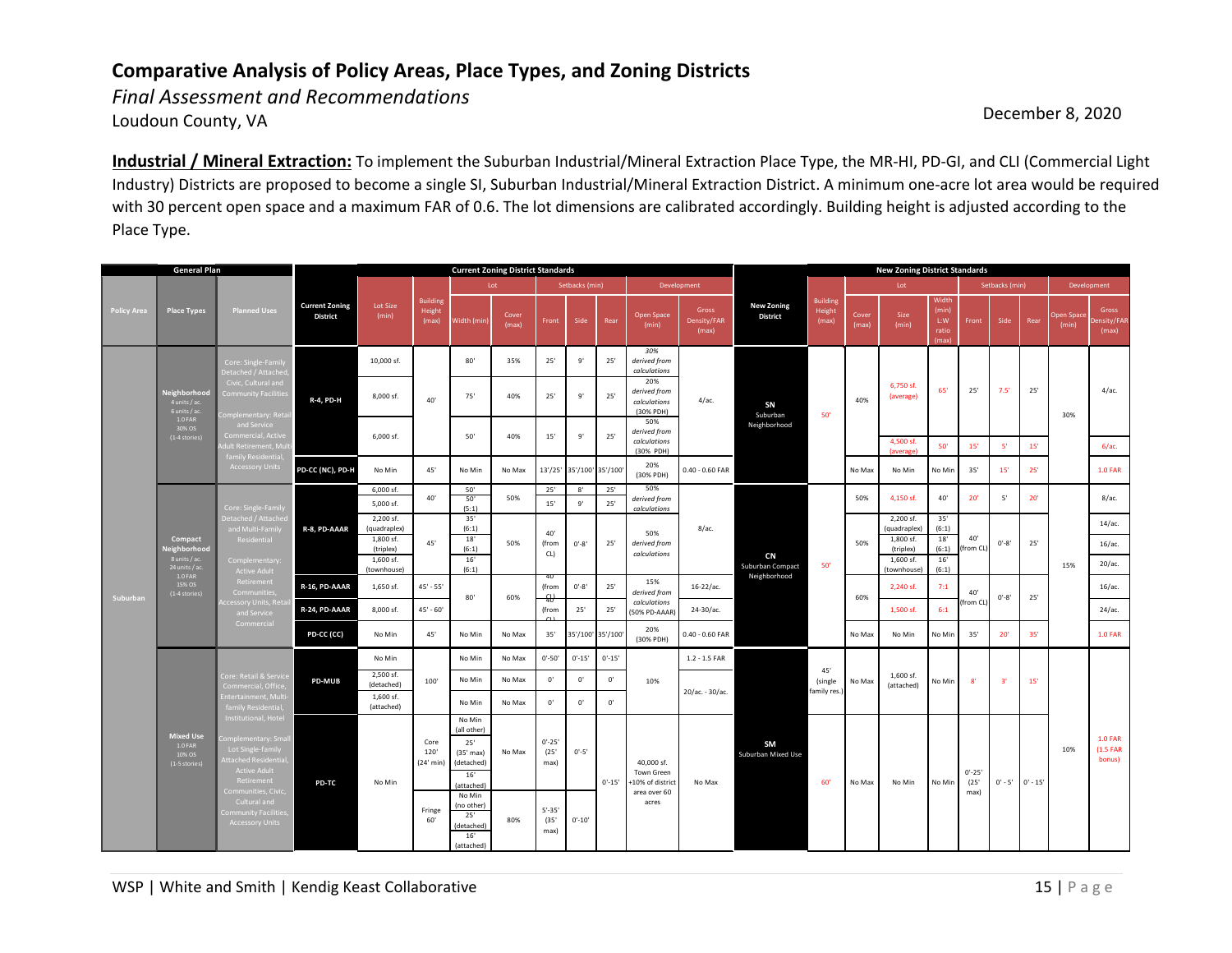*Final Assessment and Recommendations*  Loudoun County, VA **December 8, 2020** 

|                    | <b>General Plan</b>                                               |                                                                                                                                                      |                                          | <b>Current Zoning District Standards</b> |                                    |                        |                |       |                   |                   |                     |                                                 |                                                                   |                                    |                | <b>New Zoning District Standards</b> |                                         |                |             |                   |                     |                               |  |  |  |
|--------------------|-------------------------------------------------------------------|------------------------------------------------------------------------------------------------------------------------------------------------------|------------------------------------------|------------------------------------------|------------------------------------|------------------------|----------------|-------|-------------------|-------------------|---------------------|-------------------------------------------------|-------------------------------------------------------------------|------------------------------------|----------------|--------------------------------------|-----------------------------------------|----------------|-------------|-------------------|---------------------|-------------------------------|--|--|--|
|                    |                                                                   |                                                                                                                                                      |                                          |                                          |                                    |                        | Lot            |       | Setbacks (min)    |                   |                     | Development                                     |                                                                   |                                    | Lot            |                                      |                                         | Setbacks (min) |             |                   | Development         |                               |  |  |  |
| <b>Policy Area</b> | <b>Place Types</b>                                                | <b>Planned Uses</b>                                                                                                                                  | <b>Current Zoning</b><br><b>District</b> | Lot Size<br>(min)                        | <b>Building</b><br>Height<br>(max) | Width (min)            | Cover<br>(max) | Front | Side              | Rear              | Open Space<br>(min) | Gross<br>Density/FAR<br>(max)                   | <b>New Zoning</b><br><b>District</b>                              | <b>Building</b><br>Height<br>(max) | Cover<br>(max) | Size<br>(min)                        | Width<br>(min)<br>L:W<br>ratio<br>(max) | Front          | Side        | Rear              | Open Space<br>(min) | Gross<br>Density/FAR<br>(max) |  |  |  |
|                    | Commercial<br>$1.0$ FAR<br>10% OS<br>(1-5 stories)                | Core: Retail & Service<br>Commercial, Office,<br>R&D, Entertainment<br>Complementary: Civi<br>Cultural & Communit                                    | PD-CC (SC)                               | No Min                                   | $50' - 100'$                       | No Min                 | No Max         | 35'   | 35'/100' 35'/100' |                   | 20%                 | $0.4 - 0.6$ FAR<br>$(2.0$ on<br>individual lot) | <b>SC</b><br>Suburban<br>Commercial                               | 60                                 | No Max         | No Min                               | No Min                                  | 50'            | 35'<br>100' | 50'               | 10%                 | <b>1.0 FAR</b>                |  |  |  |
|                    |                                                                   | Facilties, Hotel,<br>Conference Center                                                                                                               | PD-CC (RC)                               |                                          |                                    |                        |                | 50'   |                   |                   |                     |                                                 |                                                                   |                                    |                |                                      |                                         |                |             |                   |                     |                               |  |  |  |
|                    | Employment<br>$1.0$ FAR<br>30% OS<br>(2-8 stories)                | Core: Light Production<br>Office, R&D.                                                                                                               | <b>GB</b>                                | 20,000 sf.                               | 45'                                | 100'                   | 35%            | 50'   |                   | 20'-100' 50'-100' | No Min              | 0.4 FAR                                         |                                                                   |                                    |                |                                      |                                         |                |             |                   |                     |                               |  |  |  |
|                    |                                                                   | Contractors (no<br>outdoor storage), Flex<br>Space                                                                                                   | PD-IP                                    | 1 ac.                                    | $60 - 100$                         | No Min                 | 45% - 60%      | 35'   | $15' - 75'$       | $15' - 75'$       | 10%                 | $0.6 - 1.0$ FAR                                 | <b>SE</b><br>Suburban                                             | $35'$ min/                         | No Max         | 1 ac.                                | 125'                                    | 35'            | 15'         | 35'               | 30%                 | <b>1.0 FAR</b>                |  |  |  |
|                    |                                                                   | Complementary: Reta                                                                                                                                  | PD-OP                                    | 1 ac.                                    | $60 - 100$                         | No Min                 | 40% - 60%      | 35'   | $15' - 50'$       | 15'-50'           | 20%                 | $0.6 - 2.0$ FAR                                 | Employment                                                        | $100'$ max                         |                |                                      |                                         |                |             |                   |                     |                               |  |  |  |
| Suburban           |                                                                   | and Service<br>Commercial                                                                                                                            | <b>PD-RDP</b>                            | 2 ac.                                    | $45' - 100'$                       | No Min                 | 55%            | 35'   |                   | 15'-100' 15'-100' |                     | $0.6 - 2.0$ FAR                                 |                                                                   |                                    |                |                                      |                                         |                |             |                   |                     |                               |  |  |  |
|                    |                                                                   | Core: General and<br>Heavy Manufacturing<br>Assembly,<br>Warehousing,                                                                                | MR-HI                                    | 3 ac.                                    |                                    | 45' - 120' 100' - 300' | 50%            | 50'   | 50'               | 50'               | No Min              | 0.75 FAR                                        |                                                                   |                                    |                |                                      |                                         |                |             |                   |                     |                               |  |  |  |
|                    | Industrial /<br>Mineral<br><b>Extraction</b><br>0.6 FAR<br>30% OS | Contractors, Fleet and<br><b>Equipment Sales and</b><br>Service, Data Centers<br><b>8D, Outdoor Storage</b><br>Public Facilities,<br>Quarry, Outdoor | <b>CLI</b>                               | 1 ac.                                    | $60' - 100'$                       | 200'                   | 45% - 60%      | 35'   |                   | 15'/25' 15'/25'   | 10%                 | 0.40 FAR                                        | <b>SI</b><br>Suburban<br>Industrial/<br><b>Mineral Extraction</b> | 50'                                | No Max         | 1 ac.                                | 125'                                    | 50'            |             | 50'-100' 50'-100' | 30%                 | 0.60 FAR                      |  |  |  |
|                    | (1-4 stories)                                                     | Manufacturing<br>Complementary: Retai<br>and Service<br>Commercial, Flex<br>Space, and Light<br>Production                                           | PD-GI                                    | 1 ac.                                    | $45' - 100'$                       | No Min                 | 45%            | 35'   | 50'-100' 50'-100' |                   | No Min              | $0.40 - 0.60$ FAR                               |                                                                   |                                    |                |                                      |                                         |                |             |                   |                     |                               |  |  |  |

## **Urban Policy Area**

**Employment:** The Inner and Outer Core subdistricts of the PD-TREC District implement the Urban Employment Place Type. The proposed district combines the inner and outer cores into an UC, Urban Employment District with no maximum building height but an FAR of 1.0.